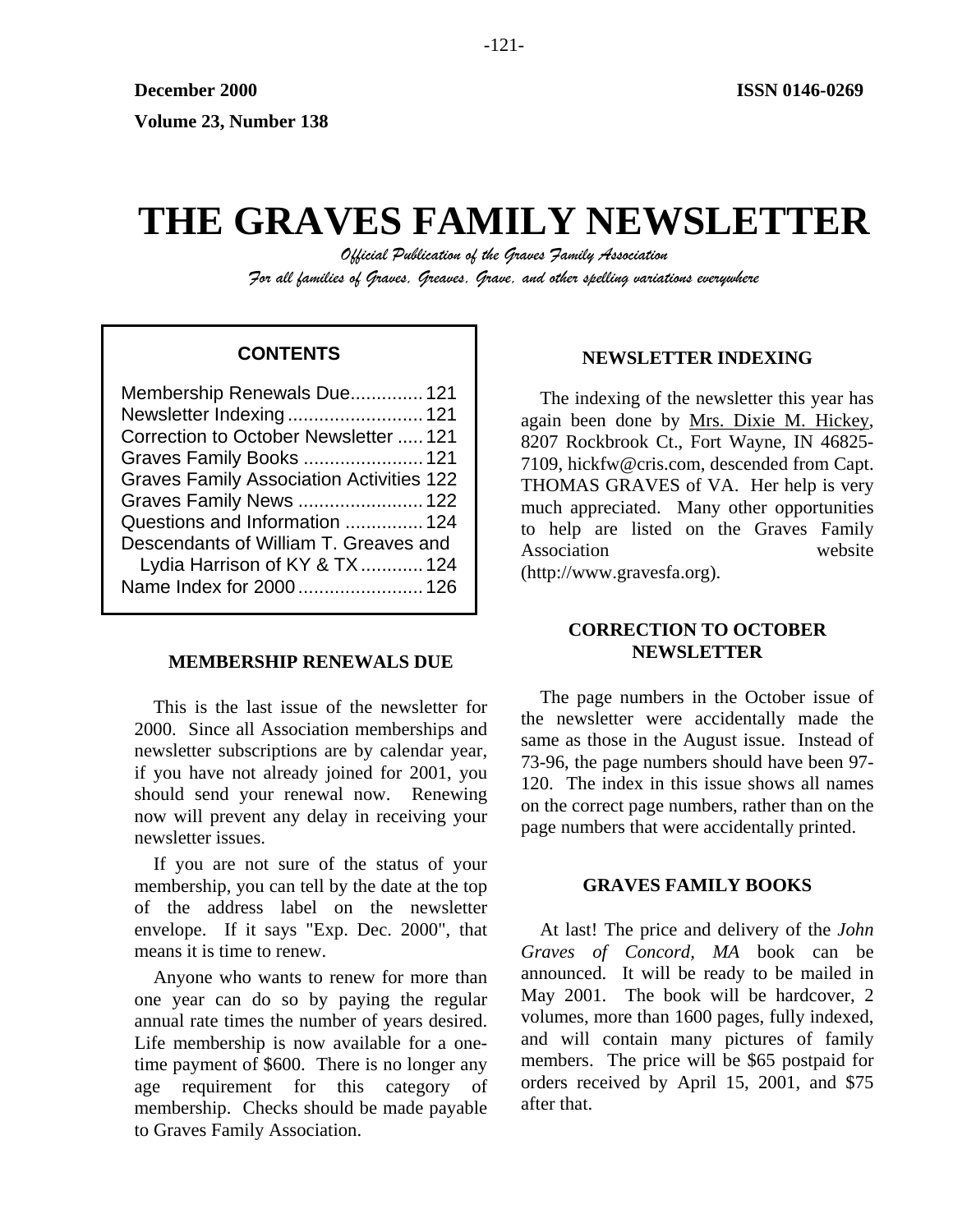The book on *Graves Families of Randolph Co., NC* is being worked on now and is

**Memberships:** 

**Regular (U.S. & Canada) \$20/year Other countries (air mail) \$30/year Sustaining (U.S. & Canada) \$40/year Other countries (air mail) \$50/year**  Life (U.S./Canada) \$600 one time **Foreign memberships must be paid by money order in U.S. dollars. All back issues (1976 present) are available at current price. Newsletter only available to individuals as part of Graves Family Association membership. No charge for queries. Published by: THE GRAVES FAMILY ASSOCIATION 20 Binney Circle, Wrentham, MA 02093, USA Internet Web Site: http://www.gravesfa.org Newsletter Editor: Kenneth Vance Graves 20 Binney Circle, Wrentham, MA 02093 (508)384-8084 ken.graves@gravesfa.org Treasurer: Sarah J. Graves, Wrentham, MA sarah.graves@gravesfa.org Director, Internet Web Site: Kenneth Vance Graves Graves Online List Manager: Marjorie Ferris, Rialto, CA, MBFerris@aol.com Research Coordinators Graves of Cambridgeshire, England: Nedra**  Dickman Brill, CG, 2410 NE 58<sup>th</sup> Ave., **Portland, OR 97213-4002 brillnd@pacifier.com Rear Admiral Thomas Graves of Charlestown, MA and his Greaves family of Stepney, London, England: Raymond C. Flesher, 313 West Lehow Ave., #24, Englewood, CO 80110-6744, rcflesher@juno.com Charles Newton Graves (Descended from Rear Admiral Thomas Graves of Charlestown, MA): Janet Craw, HC 4, Box 23B, Payson, AZ 85541-9531, vjcraw@cybertrails.com Samuel Graves of Lynn, MA: Carol Kenney Graves, 4121 North Koerner Rd., Peoria, IL 61615, ckenney7@aol.com** 

**© Graves Family Association, 2000**

expected to be ready late this year. It will also be about 1600 pages in size.

The next books after that will be:

- John Graves of Frederick Co., VA
- Capt. Thomas Graves of VA

# **GRAVES FAMILY ASSOCIATION ACTIVITIES**

**Research** on family descendants and ancestry is continuing, with many discoveries being made. If you have not yet been successful, consult experts, search original documents, and don't give up.

The Graves Family Association **web site** at http://www.gravesfa.org is continuing to expand. Existing genealogies are constantly being revised, some are being added to other genealogies as connections are found, and new information and pages are being added to the site, as time and assistance permit.

If you have an **e-mail address** but haven't told us what it is, please do. None of the free, online Graves Family Bulletins were sent in 2000, but they will soon be resumed.

**DNA analysis** of the Y chromosome and of mitochondrial DNA now allows the tracing of direct male and direct female ancestry. This means that if you or a relative are surnamed Graves, Greaves, or a variation of that, it is now possible to determine whether you are descended from the same ancestor as another person who is tested. You will soon be receiving an invitation to participate in a study to find the connections between the various families of Graves, Greaves, etc.

# **GRAVES FAMILY NEWS**

Mrs. Esther ("Betty") Nielsen, Trinity Community, 3218 Indian Pipe Road, Dayton, OH 45440, was recently the recipient of a surprise luncheon and birthday party for her **90th birthday** on Oct. 30, 2000. The party was held at the home of her son Robert Nielsen on Sunday, Sept. 3, 2000 (Labor Day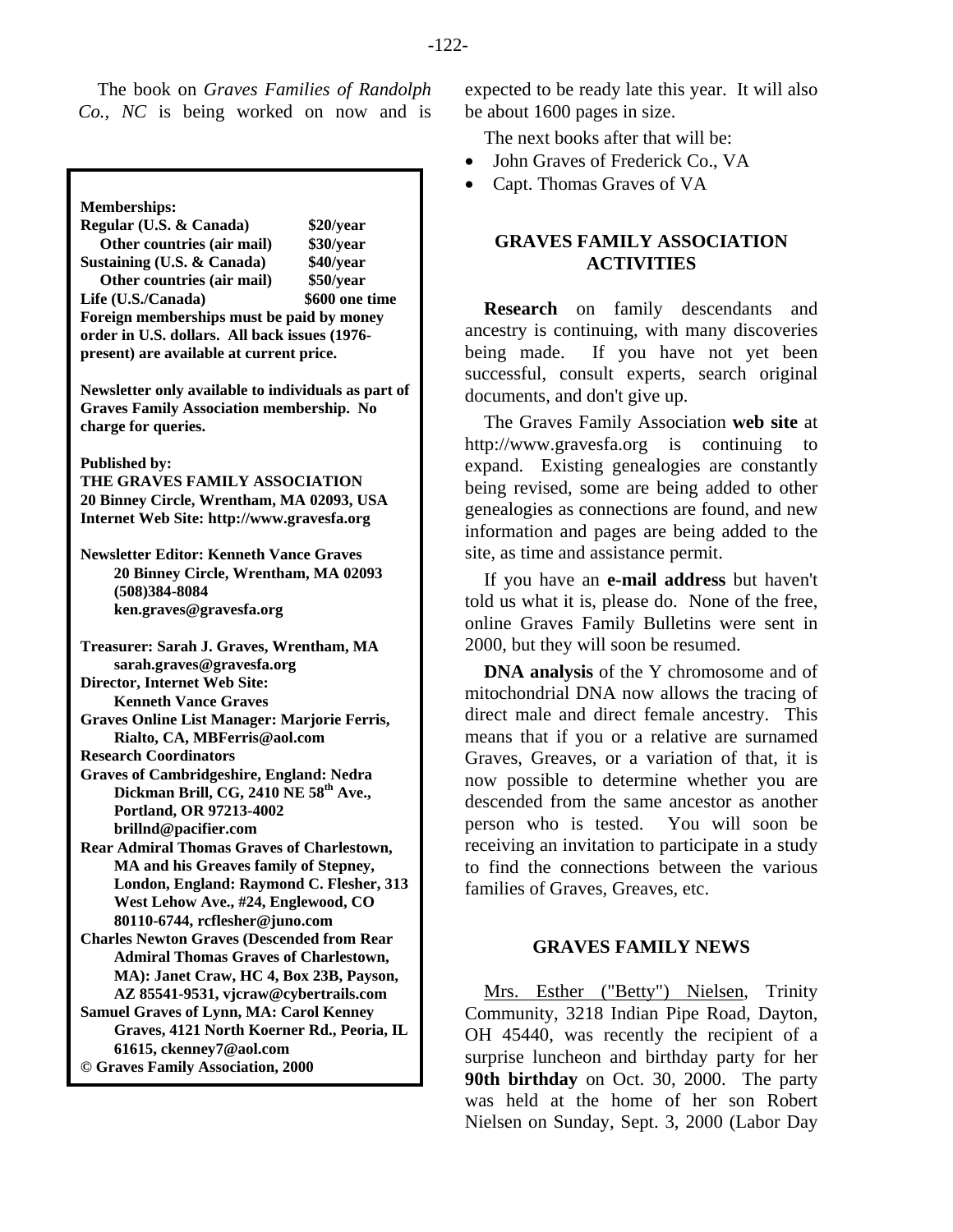weekend) in Xenia, OH. Betty is descended from THOMAS GRAVES of Hartford, CT & Hatfield, MA.

*The Boston Globe*, Sunday, Dec. 3, 2000, p. A23, contained the following article about architect **Michael Graves**. We would like to know his ancestry.

Architect Michael Graves honored By Benjamin Forgey, Washington Post

Washington - Michael Graves, the architect who helped transform America's taste with his idiosyncratic, history-quoting designs, has been selected to receive the 2001 Gold Medal of the American Institute of Architects.

The medal will be presented in Washington on Feb. 16. Graves, 66, joins such luminaries as Louis Sullivan, Frank Lloyd Wright, Le Corbusier, and I. M. Pei, who are among the 58 winners of the 93-year-old award.

"This honor is both gratifying and humbling," Graves said from his office in Princeton, N.J., "because it is given to you by your peers, by people who do the same thing that you do every day."

In his designs of everything from office towers to toasters and teakettles, Graves wittily reintroduced consciousness of design history to the American public and fellow architects.

His sense of fun and form was dramatically demonstrated in the fabric sheathing he designed to decorate the scaffolding that surrounded the Washington Monument during its repair.

Tracing a grid pattern around the tall obelisk, like a stack of huge bricks, Graves's design was an immensely popular temporary addition to the Washington skyline. It came down early this year after a 12-month stay.

Graves first came to national attention with his design of the Municipal Building in Portland, Ore., completed in 1982.

His better-known works include the San Juan Capistrano Library in California, completed in 1983.

Mr. John Blair (jblair@scattercreek.com) sent the following obituary that a long-dead aunt of his saved. Can anyone identify this family?

"DIED - In Lewiston, Idaho, April 6, 1889, **Wesley Graves**, an Oregon pioneer, aged 71 years, 5 months and 23 days.

Wesley Graves was born on October 14, 1817 and died at the residence of his son-inlaw, C.C. Bunnell, Esq. in the city of Lewiston on April 6, 1889. His life and character are worthy of precious memory. In 1840 he was married to Miss Rebecca Shumaker, and leaves his widow and two daughters, Mrs. J. B. Sprenger and Mrs. C.C. Bunnell, and a number of grandchildren to mourn his loss. In 1852 Mr. Graves crossed the plains and settled with his family at Corvallis, Oregon, where he engaged in the business of keeping hotel. At various times he was the proprietor of the Union Hotel, the Opera House, or Commercial, and for a term of years was wellknown as the popular landlord of the famous Chemeketa Hotel. In September, 1886 he removed to Lewiston and has since made his home in this city with his son-in-law, Mr. Bunnell. For some time he had been in feeble health and during the six weeks previous to his death was an intense sufferer. Sustained and comforted by all that loving hands and affectionate children and friends could do, he bore his affliction with patience and fortitude, "and was gathered unto his people, being full of days and honor". Mr. Graves was a communicant of the Methodist Episcopal church and left ample testimony that he was at peace with God. he told his friends not to grieve for him; that he was prepared to die. He was a kind and affectionate husband and father; a staunch friend; generous and hospitable at his home; liberal to the needy; kind and sympathetic to the afflicted, and wherever in his neighborhood a good work was to be performed, there he was found a ready and zealous laborer. As a citizen he was eminent for patriotism; stable and conservative in his political opinions, and a warm supporter of all proper enterprises fraught with good in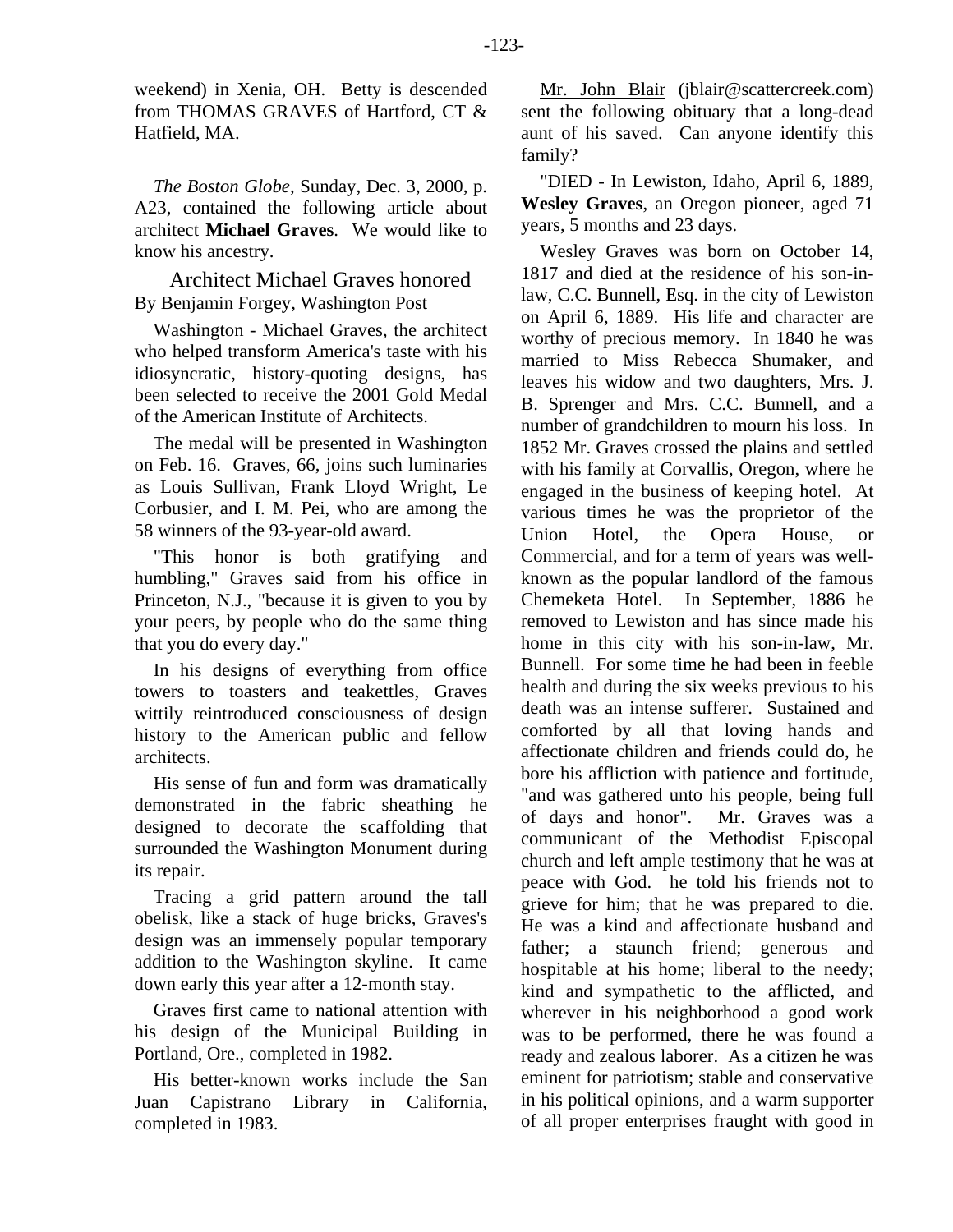the public. Consistent as a Christian, he performed the duties and bore the burdens of the church, with zeal and humility, and in all the relations of life he exhibited the character of an exemplary citizen. May his precious memory and the example and influence of his life be blessed to the good of the community. A FRIEND."

#### **QUESTIONS AND INFORMATION**

#### *NORTHERN GRAVES FAMILIES*

Ms. Kathy Cardoza, 5607 Green Mt. Rd., Woodland, WA 98674 (kcardoz @pacifier.com), is not a Graves descendant, but she is looking for information and/or descendants of HIRAM D. GRAVES, born 24 Jan. 1866 in Havana, Schuyler Co., NY, and died 27 Jan. 1947 in Sacramento, CA. He was an electrician by trade. The name of his first wife is not known, but children of that marriage (as of 1947) were a son, C. E. Graves of Washington, DC, and a daughter, Nellie Hicreth (possibly incorrect spelling) of Rochester, NY. His second wife was Della Winger Brownewell, married before 1917 in CA, possibly Solano Co. No children by that marriage.

(ED. NOTE: In addition to trying to find the known children and their families, I suggest looking at the state and federal census records. The New York State censuses of 1875 and 1885, and the federal censuses of 1870 and 1880, might all list Hiram as a child in the household of his parents. Havana is now known as Alpine)

## *SOUTHERN GRAVES FAMILIES*

Ms. Darla L. Dunkin-Ushler, 6202 96th St. NE, Marysville, WA 98270 (lilac4me @aol.com), is looking for more information about her Greaves family and the earlier ancestry. The first 3 known generations are below.

# DESCENDANTS OF WILLIAM T. GREAVES AND LYDIA HARRISON OF KY & TX

## GENERATION 1

William T. ("Will") Greaves (1) was born in KY, and died 5 March 1912 in McLennan Co., TX (death certificate 8105). He married Lydia Harrison. She was born about 1876 in LA, and died 5 Aug. 1923 in Dallas Co., TX.

Her obituary was in the Dallas Daily Times Herald, Monday, Aug. 16, 1923, p. 8, col. 3. "Mrs. Lydia Greaves, a resident of Dallas for fourteen years, died Sunday night in her home, 913 Bellevue Avenue. She is survived by her mother, Mrs. Lou Fletcher, and two sons, W.F. and S.P. Greaves, all of Dallas; two sisters, Mrs. Mamie Clark of Dallas and Mrs. J.B. Palmer of Graham, Texas, and three brothers, Henry, Charles, and Alfred Harrison, all of Dallas. Following short funeral services Tuesday morning at 9 o'clock at the residence, the body will be sent by the Weiland Undertaking Company to Waco for burial."

# Children - Greaves

- +2. Shelton Paul Greaves, b. 14 Aug. 1893, m(1) Madeline Sophroney Knight, 8 Aug. 1911, m(2) Trionia ------, d. 28 Jan. 1946.
	- 3. William F. Graves, b.c. 1896.

#### GENERATION 2

Shelton Paul Greaves (2) was born 14 Aug. 1893 in TX, and died 28 Jan. 1946 in Dallas Co., TX (death certificate 1470). He first married Madeline Sophroney Knight, daughter of Doc (or Dock) Knight and Nicey Tucker, on 8 Aug. 1911 in Dallas, Dallas Co., TX. She was born 6 Jan. 1899 in Dallas, TX, and died 8 Aug. 1989 in Bronson, TX. He married second Trionia ------. She was born about 1898 in TX.

On Shelton's draft registration his name is listed as Shelton Pamprea Greaves. It seems very likely that he changed his middle name to Paul after researching the name Pamprea and finding that the closest to that is the French spelling for Paul. (R-1)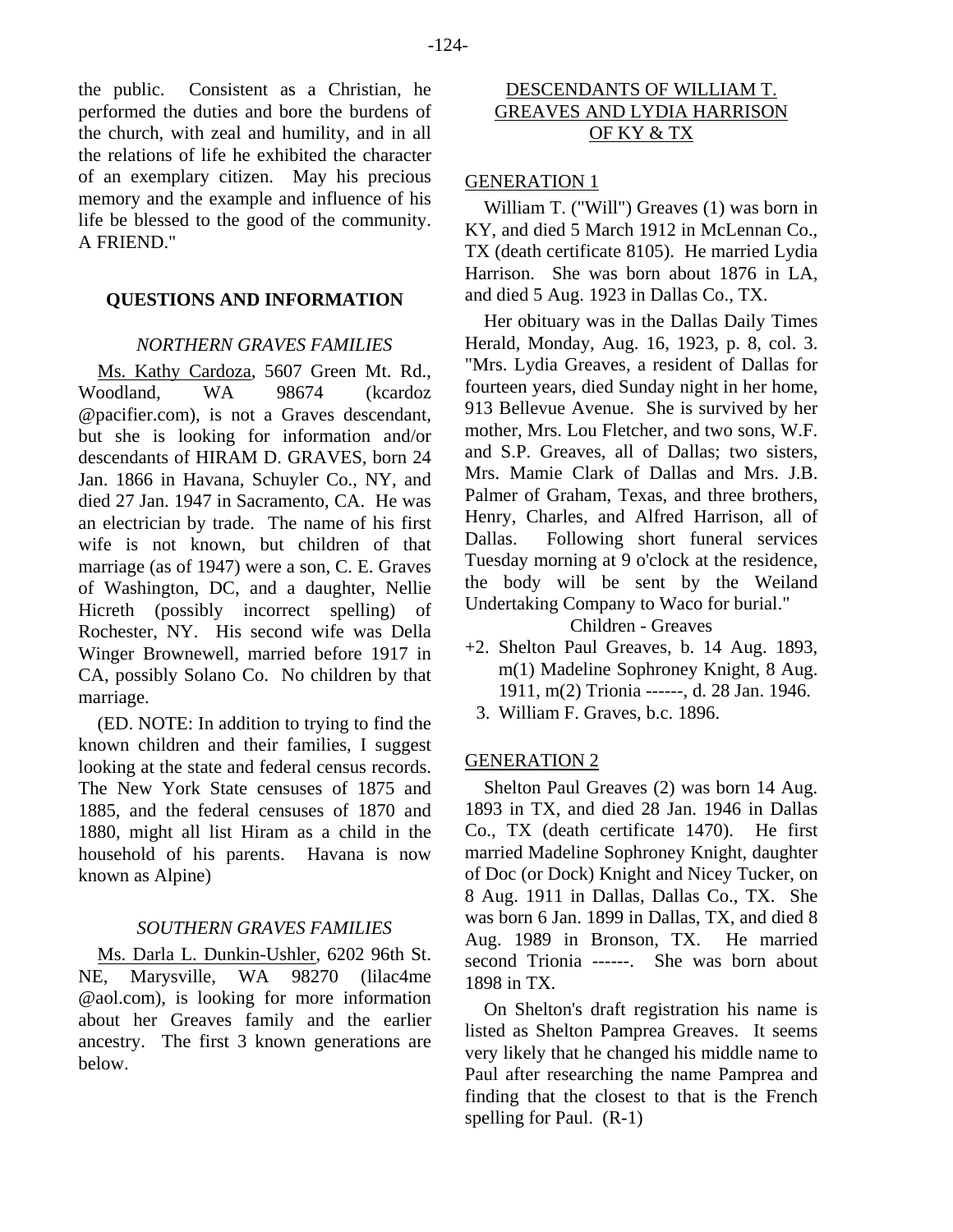Children - Greaves, by Madeline S. Knight

- +4. Lydia Madeline Louise Greaves, b. 1 May 1912, m. John Edward Dunkin, 1 June 1938.
	- Children Greaves, by Trionia ------
	- 5. Corene Greaves, b.c. 1917.

#### GENERATION 3

Lydia Madeline Louise Greaves (4) was born 1 May 1912 in Dallas, TX. She married John Edward Dunkin, son and only child of Joseph Dunkin and Ida Mae Koon (or Coon), on 1 June 1938 in Bexar Co., TX. He was born 26 Dec. 1897 in Wingate, Coal Creek Twp., Montgomery Co., IN, died 3 Feb. 1976 in San Antonio, Bexar Co., TX, and was buried in San Antonio, TX.

#### Children - Dunkin

- +6. Priscilla Madelyn Dunkin, m(1) Gene Clarke, m(2) Tom Beers.
- +7. John Edward Dunkin, b. 19 June 1939, m(1) Betty Jane Olfers, 2 April 1960, m(2) Carolyn Nickolson, 3 Sept. 1965.
- +8. Patricia Ann Dunkin, b. 20 Dec. 1941, m(1) Woodie Goodspeed, 6 Aug. 1960, m(2) Joseph Pizzini, 7 Feb. 1997.

#### *CAPT. THOMAS GRAVES OF VA*

Mr. Michael D. Graves, PO Box 3252, Humble, TX 77347-3252 (sugraves@ev1.net), previously knew that he was descended from JAMES EDGAR GRAVES (whom he had thought was James Ervin Graves) of KY and Newton Co., MS. He has now determined that his part of the family is descended from Capt. THOMAS GRAVES of VA via John<sup>2</sup>, Thomas<sup>3</sup>, John<sup>4</sup>, John<sup>5</sup>, Thomas<sup>6</sup>, William<sup>7</sup>, Thomas Sims<sup>8</sup>, James Edgar<sup>9</sup> Graves. More information on this family and descendants of the other children of Thomas Sims Graves would be appreciated.

#### GENERATION 8

Thomas Sims Graves (1762) was born 13 (or 3) July 1794 in Culpeper Co., Va., and died 6 May 1859 in Nelson Co., Ky. He moved from Va. to Fayette Co., Ky. in 1817. He first married Harriet R. Gist (spelled Guest in one source) on 4 March 1822. He secondly married Mary E. Graves, daughter of his uncle James Graves. It is not presently clear which daughter this is. (It might be Elizabeth Graves, #1755, who first married Samuel McCoy.)

#### Children - Graves

- +3421. Edward Willis Graves, b. 1822, m. Elizabeth Wells, 1851, d. 6 March 1884.
- 3422. William F. Graves, b. 12 Oct. 1824, never married, d. 30 May 1886.
- 3423. Thomas Bushrod Graves, b. 12 Jan. 1828, m. Delia A. Wells, d. 7 Dec. 1886.
- 3424. Mary E. Graves, m. Abraham Smith, Dec. 1848.
- 3425. Sarah Ann Graves, b. 2 Oct. 1832, m. William M. Hobbs, 14 Sept. 1858, d. 20 Nov. 1915.
- +3426. James Edgar Graves, b.c. 1833, m(1) Martha C. Johnson, c. 1870, m(2) Elizabeth B. Laird, d.c. 1913.
	- 3427. Benjamin F. Graves, married. No children.

#### GENERATION 9

James Edgar (or Ervin?) Graves (3426) was born 18 July 1833 in KY, and died 9 June 1913. He left Nelson Co., KY and, while visiting relatives in Missouri, joined the Confederate Army. He served under Generals Shelby, Marmaduke, and Captain Jepata, enlisting on Jan. 6, 1861 and serving until May 8, 1864 (Missouri Infantry, Company B, State Guard). He was a wagonmaster. He was captured when ordered to dump the wagons in the river, while his comrades were retreating. He was taken to Gratiot Prison where he was exchanged for Union soldiers. He fought in the war until the south surrendered, and was released from active duty in Meridian, MS.

James soon founded a household not far from where he was released, in Newton Co., MS, near Decatur, possibly in Carriet Mills. James first married Martha C. Johnson about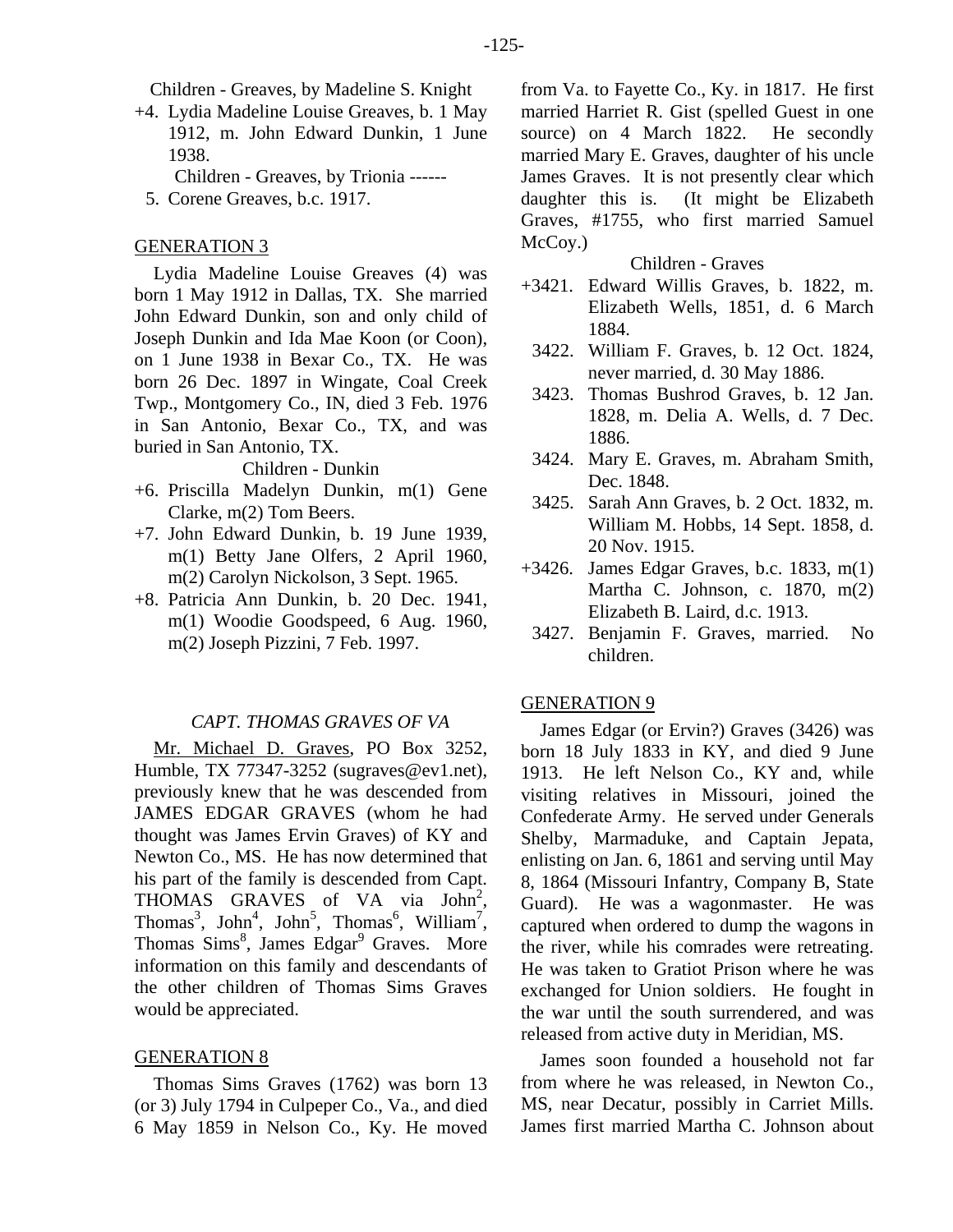1870. They were listed in the 1870 census for Newton Co., MS. It is believed by the family that she died in childbirth or complications thereof. He married second Elizabeth B. ("Lizzie") Laird (from a nearby farm) on 23 Oct. 1875. She was born about 1845. Her parents were Elim Laird (b.c. 1820 in GA) and Sarah ------ (b.c. 1821 in GA). The following children are listed in the 1880 census for Newton Co., MS. Claude and several others of the children moved to Claiborne Parish, LA. All the family members were buried in Weldon Cem., Union Parish, LA, near Bernice, LA. James was listed in the 1900 federal census of Jones Co., MS, with his name listed as George (can we be positive that this is not someone else?). He was listed in the 1910 census of Laurel, Jones Co., MS with his wife Elizabeth Laird and his youngest son Avery Graves. According to a Confederate Grave Registration completed by his daughter Bessie, he was born July 18, 1833 and died

- June 9, 1913. Ten of the 14 children of James Graves lived to adulthood.
	- Children Graves, by Martha C. Johnson
- 5739a. Benjamin Graves
- 5739b. P. W. Graves
- 5739c. William A. Graves
- 5739d. Mary A. Graves
- 5739e. Jeff Graves
- Children Graves, by Elizabeth B. Laird
- 5739f. Bob Graves
- +5739g. Claude Ervin Graves, b. 14 Aug. 1876, m. Nancy Lenora Flurry, 15 Nov. 1901, d. 14 Aug. 1951.
- 5739h. Sarah C. Graves
- 5739i. Virginia Graves
- 5739j. Bessie Graves, b.c. 1894 (MS).
- 5739k. Melton Graves; is this Avery Graves, b.c. 1896?
- 5739l. Susan Graves
- 5739m. Elizabeth Graves

## **NAME INDEX FOR 2000**

The number following each name is the page number in the 2000 newsletter where the name is found. All names are indexed, not just those of Graves descendants. If a name appears more than once on a page, it will only be shown once in the index for that page.

| Abshear, Anne E.,76<br>Ackerley, Eliza, 33<br>Acton, John, 68 | Charles Hamilton, 69<br>Henrietta, 52<br>Henry A., 62 | Ashenhurst, Randolf, 85<br>Asher, Rachel, 92<br>Askins, Ed, 54 | Sophia, 105<br>Bagwell, Comfort, 70<br>Baker, Anna, 12 |
|---------------------------------------------------------------|-------------------------------------------------------|----------------------------------------------------------------|--------------------------------------------------------|
| Adams, Clara Barton, 17                                       | John, $52$                                            | Edward, 54                                                     | Arthur McCain, 47                                      |
| John, 22, 23                                                  | Julia A., 41, 42                                      | Eleanor, 54                                                    | Daisy Bell, 47                                         |
| Lucy, 22, 23, 24                                              | Mary E., 41, 42                                       | Ellen, 54                                                      | Joseph, 38                                             |
| Adamson, Les, 33                                              | Nancy Ellen, 69                                       | Howard, 54                                                     | Mary, 38                                               |
| Linda Lorraine, 33                                            | Thomas, 52                                            | Nellie, 54                                                     | Mary Ellen, 30                                         |
| Aeschliman,                                                   | Anglin, John Carver,7                                 | Attaway, Mary, 53                                              | Perlina Jane, 45                                       |
| Naomi, 29, 30, 102, 103                                       | Nancy L.,7                                            | Atterberry, Martha                                             | Rebecah A., 37, 38                                     |
| Sarah Florence, 30, 103                                       | Anthon, John, 109                                     | Levine, 45                                                     | William H.,45                                          |
| Warren Woodson, 30, 103                                       | Judith, 109                                           | William Jackson, 45                                            | Baldwin, Annie, 105                                    |
| Aiton, Grace, 84                                              | Marion Graves, 109                                    | Attwood, Nathaniel, 107                                        | Henry M., 105                                          |
| Alford, Brittain D., 48                                       | Sarah Atwood, 109                                     | Sally, 107                                                     | Jonathan, 105                                          |
| Martha, 48                                                    | Theresa, 109                                          | Sarah, 107                                                     | Sophia A,105                                           |
| Allen, Elsie, 17                                              | William Henry, 109                                    | Auld, Mary, 9                                                  | Bancroft, Sabra, 11                                    |
| Mercy, 31, 56                                                 | Armstrong, Emma, 84                                   | Auman, John, 63                                                | Banks, Jonathan W.,56                                  |
| Vincent, 17                                                   | Arnold, John B., 31                                   | Nancy <sub>,63</sub>                                           | Luke, 118                                              |
| Allison, Ella, 62                                             | Laura, 31                                             | Ayres, Emma Jane, 60                                           | Marada, 56                                             |
| Alvey, Margaret, 52                                           | Lillian Minnie, 31                                    | Baber, Frances, 48                                             | Marjorie, 118                                          |
| Ames, Phebe, $41,117$                                         | Mae,31                                                | Peter, 48                                                      | Rady, 56                                               |
| Anderson, Ann, 52                                             | Arthur, Milly, 68                                     | Bachelder, Lucius, 105                                         | Barber, Ann, 86                                        |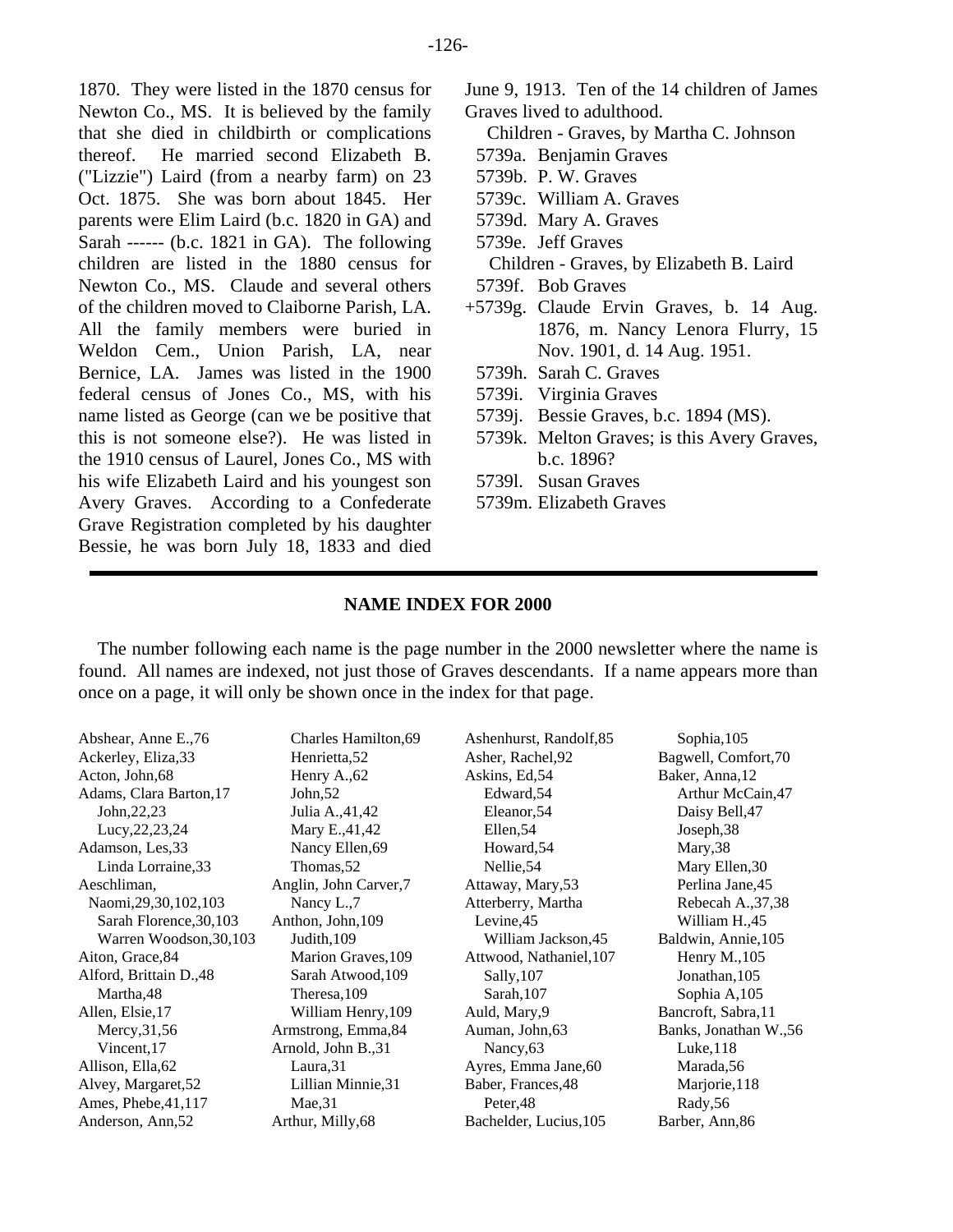Celinda L.,105 Elizabeth,104 Frances,39 Nath,39 Samuel T.,104 Selinda L.,105 Silenda,104 Silenda L.,105 Thomas,86,104 Barby, Betsy,61 Joseph,61 Bardwell, Abigail,90 John,90 Mehitable,90 Renee,98 Thankful,90 Barnes, Gideon,16 Irene,30,103 Barnett, Caroline,8,9 John,9 Matilda,7 Sarah,9 Barnhill, Bruce Floyd,46 Harriett,46 Bartlett, Isabella,61 Barton, Ruth,24 Sarah Huse,24 Stephen,48 Titus Theodore,24 Bates, John,75 S.,77 Baumeister, Mathilda,51 Beall, John,28 Josias,28 Beals, Aurelia,60 Beasley, Alfred Dudley,32 Gladys Evelyn,32 Beason, Barbara,69 Beaumont, Augustine,35 Beauvais, Alexandre Martin,35 Augustine,35 Rose Firmine,35 Beeman, Avis,13 Cyrus,13 Mathilda,6 Mathilda A.,13,50 Beers, Tom,125 Behm, John,34 Violet,34 Benham, Ruthie,43 Benner, Gertrude,57,58 Herman,57,58 Sally,58 Bennett, Laura E.,106 Benson, Catherine,52,85,86 Henry,104 Hugh,52,85,86

Olive,104 Berry, Martha,20 Bezer, Jane,9 Ruth,9 Sarah,9 William,9 Bibb, Sarah,71 William Wyatt,16 Wright,71 Bickett, Elizabeth Ann,54 Henry,54 Biggers, Sally,71 Bingham, Christopher,65 Crissie Belle,65 Binswanger, Linda Lee,87 William Baxter,87 Bishop, David,83 John F.,100 Sarah Jane,83 Bittlebank, Ann,86 Black, Catherine,27 Mary,92 Mary Ann,53 Blackledge, Richard,96 Blackman, Elaine,101 Larry,101 Blair, John,123 Blakeley, Jennifer,103 Ruth,11 Blanchard, Mary,38 Blandford, Louisa,55 Blankenship, Charles,62 Josie,62 Blanton, John,111 Blare, Robert,75 Bledsoe, Angeline,120 Grady,106 Blemings, M.,78 Blocker, Amanda,120 Betsy,120 Elizabeth,120 Blume, Polly Ward,23 Bobo, Absalom,23 Amy,21,23 Boleyn, Ann,8 Bolton, Ella,62 Boon, Sarah Ann,8 Boonen, Barbera,107 Booth, Betty,48 Erasmus Presley,48 Flora,48 George Randolph,48 Louisa,48 Samuel,48 Sarah Louisa,48 Boothe, Ellen Elizabeth,53 Heidi Dowell,6 Louisa,48

Samuel,48 Boughton, Richard,71 Verlinda,71 Bowen, Avis,13 Bowers, Lonette,67 Bowman, Francis,41 Jacob,22 Boyce, Della,106 Boze, Doretty,56 Juretta,56 Bradshaw, Mary,117 Braley, Agnes Florence,107 Al,106 Alson Henry,106 Carlton,106 Dell Anna,106 Della,106 Edgar Rice,106 Eliza Ann,106 Frank Titus,106 Fred Alonzo,106 George C.,106 Jane Louisa,106 Jennie,106 John Clifton,106 Julia B.,106 Laura E.,106 Lillian Betsey,107 Lucy Maria,106 Lydia Alice,106 Mary E.,106 Sadie,106 Brame, Drewry Marshall,94 James T.,94 Louise Thomas,94 Margaret Graves,94 Pattie Susan,94 Briggs, Elizabeth,76 Mary Ann,57 Phoebe,76 Samuel,76 Bright, Ann,95 Graves,95 Mary,95 Sarah,95 Simon,95 Brilhart, Alice,34 Esther Irene,34 John Samuel,34 Theodore,34 Brobst, Jane,27 Brock, Ervin,66 Martha Elizer,66 Roxie,66 Brown, Alice,34 Ann,61 Anne W.,107 Annie,105

Bill,61 Clair,34 Eliza,77 Emma,77 Euphema,30,102 Genesta Evelyn,87 George C,34 George S.,107 Lena,34 Lucinda,72 Marlene,32 Nancy,48 Ona Mae,30 Ona May,29,101,102 Sarah,28 Sarah J.,34 William,34 Willy,34 Brownewell, Della Winger,124 Browning, Noreen Sue,60 Vicky L.,59,60 Bruce, Bill,102 Darcy,29,102 Darey,29,102 Francis,29,102 Bruce, Lillian Mabel,29,102 Lillian Mable,29,101,102 Marian,29,102 Marion,29,102 William,29,101,102 Brundidge, Diane,15 Brunel, Henri,36 Lucienne Georgette,36 Marie Rose Cleophee,36 Bruner, Frances Abbey,93 Bryan, Asa,96 James,96 John,96 Bryant, Emiline,46 Sharon L.,28 Buchner, Roseann,99 Buckler, Anne,54 Buckley, LeNelle,51 Buie, Frances Abby,93 Frances Dixon,93 Laney Belle,91,93 Bullick, Hulda Rebecca,56 Bullock, Edmund,55 Hulda,55 John,55 Lucinda,55 Sarah,55 Bunnell, C. C.,123 Burdett, Elizabeth,6 Thomas,71 Verlinda,71 Burkhead, Isa,65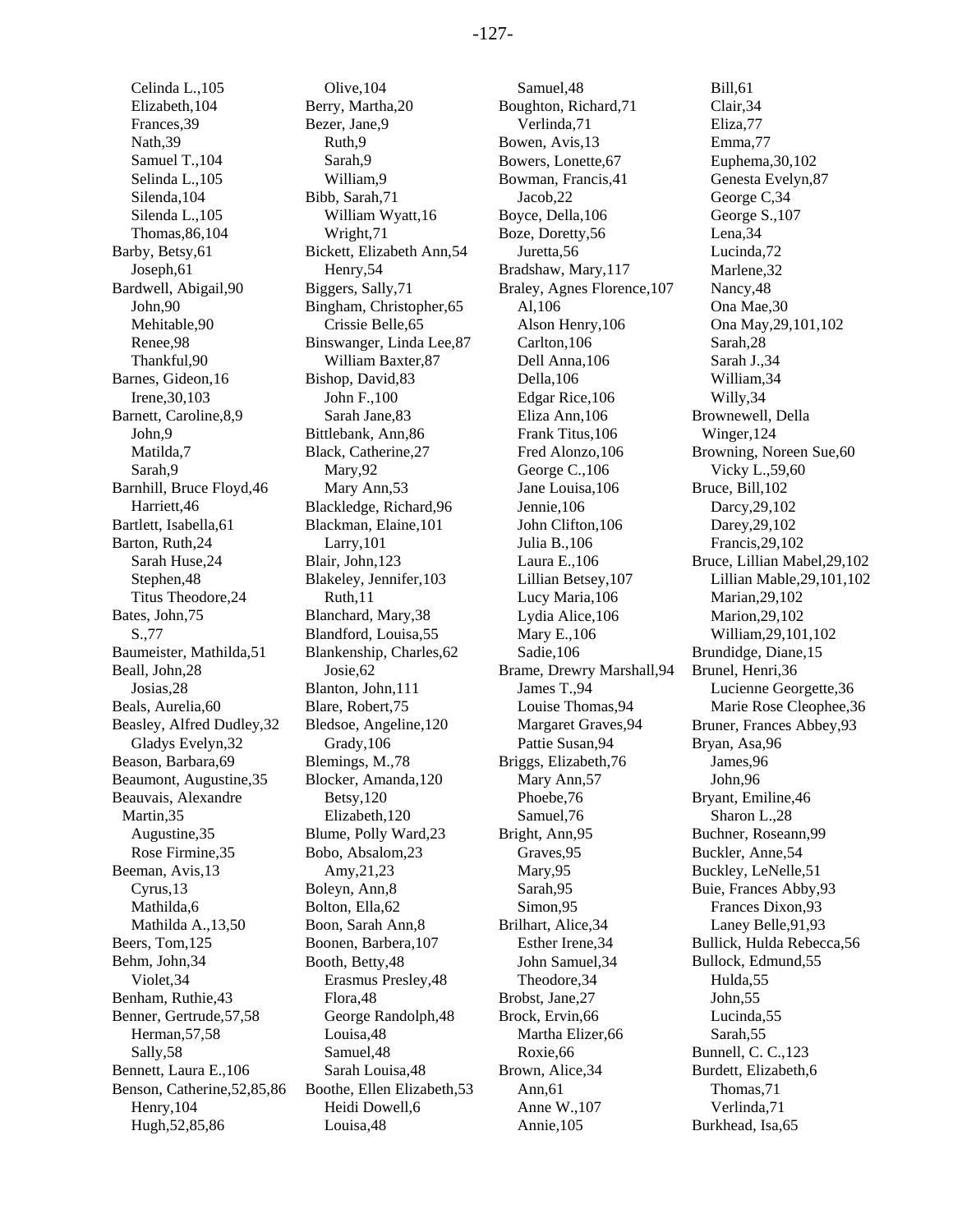Burn, Susanna,52 Susannah,52 Burns, John E.,113 Margaret,113 Burris, Frances,48 Samuel,48 Burton, Ann,70 Catharine,70 Mary,70 Robert,70 Byrd, Harvey C.,91 Marjorie Lorraine,32 Byrn, Susanna,52 Susannah,52 Cademy, Sarah Ann,77 Cagle, Lula,64 Mattie,64 Nancy Jane,63,64 Remus,63,64 Cain, Adolphus Lafette,114 Amanda Florence,113, 114 Amanda L.,114 Beulah,114 Clarence,112,114 Cora,114 Daniel Thomas,113,114 Fannie,114 Florence,114 Florence Amanda,114 James Anderson,113,114 John Thomas,114 Leona,114 Mamie,114 Martha Jane,114 Marynell,114 Mattie,114 Nina Oma,114 Otis,114 Parilee,114 Ruby,114 Samuel R.,114 Sarah Frances,114 Sula Paralee,114 Thomas D.,114 Virginia Cynthia Parilee,113,114 Calicutt, Margaret,63 Callicutt, Adelaide,64 Enoch,64 Rachel,63 William,63 Cameron, Gladys Josephine,43 Campbell, Hattie,67 Pauline,67 Cannaday, Dianna Lee,32 Card, Abigail,31,56

Alexander,56,57 Daniel,56 Elizabeth,31,56 Etta Alberta,57 Hannah,31,57 John,31,56,76 John J.,56 Levi,56 Margaret,56,57 Mercy,31,56 Richard,31,56 Thomas,56 Woodbury,31,56,57 Cardoza, Kathy,124 Carrothers, Eleanor,113 Carruthers, Mary,19 Carter, Adalade,40 Bessie Jane,47 Carl,20,21 Elizabeth,83 Frederick,83 Henry,47 Kate,82,83 Kathleen,82,83 Lily,20,21 Missouri Christopher Caroline,40 Cartlege, Mary,86 Carvin, Eliza Jane,20 Joshua M.,20 Cary, Comfort,70 Elizabeth,70 Patience,70 Samuel,70 Thomas,70 Castellaw, Lois Geline,93 Vera,118 Caulder, Martha Jane,28,46,90 Cawthorne, Maud,100 Chadwick, Charles,75 Chambers, James,79,81 Janet,81 Jean,79,81 Margaret,81 Robert,81 William,81 Chandler, Ann,9 Jacob,9 Maggie,42 Martha,9 Sarah,9 Swithin,9 Chaney, Bunk,118 Jeanette,118 Cheek, Carolyn Francis,87 Douglas Wendel,87 Genesta Evelyn,87

Leland Haney,87 Linda Lee,87 Linda Rosalie,87 Lucille,87 Phyllis Jeanne,87 Warren Leland,87 William,87 Cheesebrough, Mary Ann,91 Colton, Deborah,89,90 Cheseldine, Ann,52 Cyrenius,52 Chilcutt, Nancy Elizabeth,24 Childers, Amis Franklin,92 Florence,92 Keziah,92 Sarah Ellen,92 William,92 Chloe, Jeremiah,52 Christmas, John,51 Mary,51 Chute, Laura Neville,83 Lucy,83 William,83 Clardy, S. E.,7 Clark, Barbara,120 Flora J.,60 Joan,28,46 Mamie,124 Nancy,43,44,45 Polly,11 Clarke, Fay,60 Faylou,60 Gene,125 Clift, Ann,70 Charles Cary,70 Charles Wesley,70 Elizabeth,70 Elizabeth Jane,70 Ethel,70 Isaiah,70 Lewis Oscar,70 Matilda,70 Patience,70 Samuel Burton,70 Clifton, Isaiah,70 Patience,70 Clopton, Pete,73 Clough, Mariam,29,102 Coburn, Katherine,59 Coe, Hannah,11 John,11 Lois,11 Coffey, Kelly A.,100 Cogswell, Enoch Leander,82 Mary Ann,82 Cole, John,28,47 Joseph,47 Nancy,28,47 Coleman, Parthenia,117

Ralph L.,99 Sally,117 Thomas,117 Collier, Charles Pinkney,76 Sarah,76 Collins, Florence,46,47 Margaret Walker,24 George,89,90 Lydia,89,90 Sarah,89,90 Combs, Elizabeth,90 Comer, Rebecca,19 Compton, Edna,14 Conroe, Cynthia Louise,14 Consolvo, Hannah,94,95,96 Lawrence,94 Cook, Eliza Jo,41 Jasper,41 Cooke, Bonnie Dee,58 Cool, Sarah,9 Cooley, Clark,11 Hannah,11 Sabra,11 Coon, Ida Mae,125 Cooper, Catherine,86 Susan Ann,50 Thomas,86 Coron, Marie Jeanne,35 Cotterelle, Camile Charles Adrille,36 Cotton, Andrew,71 Ann,70,71 Anne,71 Catharine,70 Joane,71 Verlinda,6,70,71 William,70,71 Cox, Bethel,51 Calvin,63 Crissie Belle,65 Donna,58 John,63 Joshua,63 Katherine,28 Michael,63 Nancy Jane,63 Robert P.,65 Sarah,63 Cragin, Jean Elvira,59 Craig, Elijah,61 George C.,42 John,61 John W.,42 Mary,53 Mary E.,42 Rachel,52 Ruben,53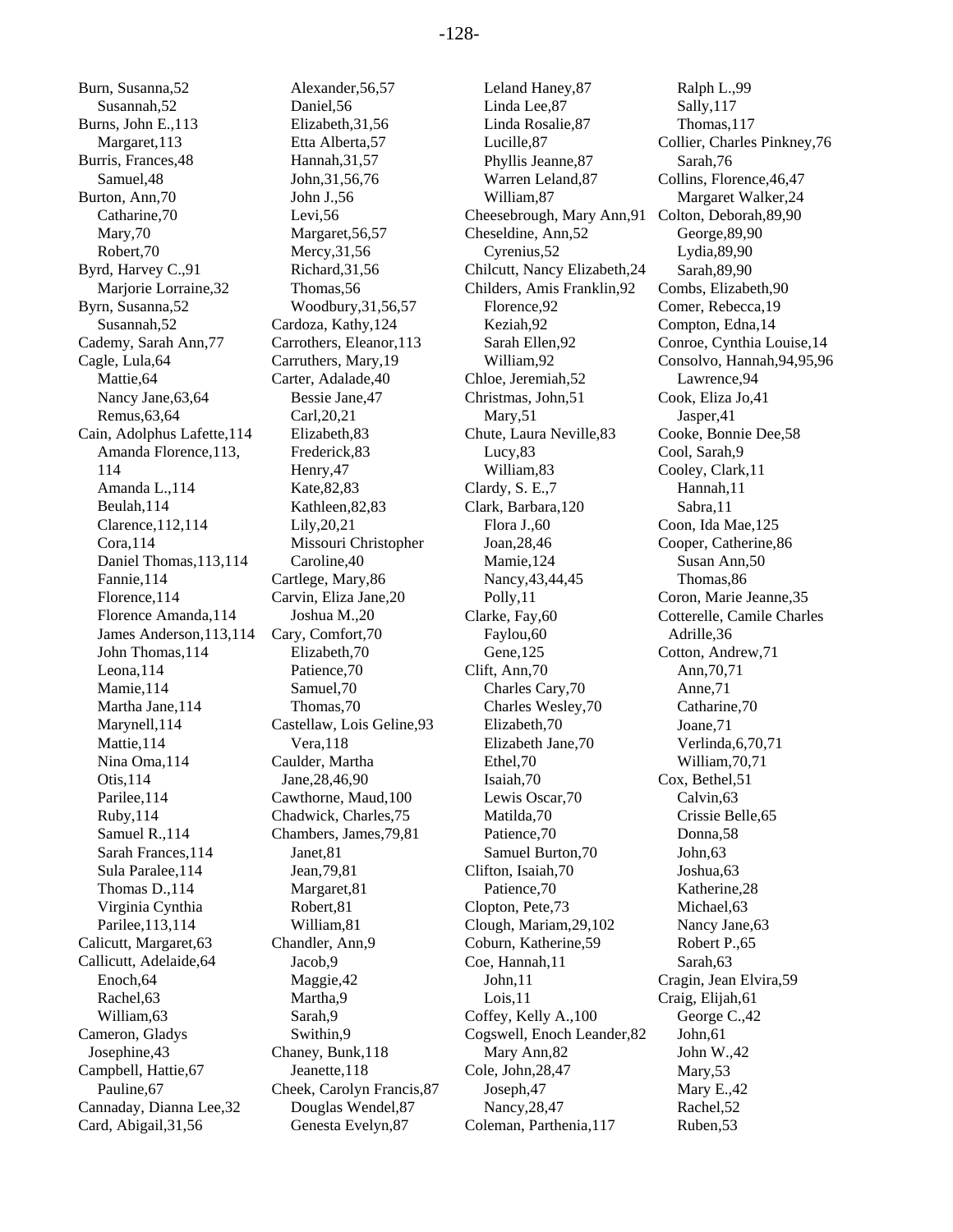Samuel,41 Susan R.,42 Susan Rebecca,41 Thomas W.,42 William J.,42 Crampon, Jean Baptiste,35 Marie Jeanne Colette,35 Veronique Virginie,35 Crandall, Hannah,15 Crandell, Ilda,58 Crane, Joseph,82 Lavinia,82 Susannah Samantha,55 Crawford, Ann,95 Charles,95 Crawford-Oppenheimer, Christine,100 Crookshanks, Margaret,82 Cross, John,75 Crossland, Maggie Lillian,46 Crowell, Clara Emma,38 Clary,38 Esther Doane,37 Eugene,38 Oren L.,37 Crudup, John,48 Polly Elizabeth,48 Crumpton, Margaret,120 Cumberledge, Margaret,34 Cunningham, Joan Elizabeth,87 John,22 Patrick,22 Robert,22 Currier, Eva,105 Curtis, Francis,89 Francis H.,39 Francis Hunt,88,89 Frank,89 Helen,89 Lillian,89 Mary Edith,89 Ralph,89 Reba,89 Sarah Josephine,39,88,89 Dance, Martha I.,49 Darnielle, Naomi Lee,30, 103 Sherrill S.,30,103 Davenport, Ann,51,69,110,111 Elizabeth Ann,69 Harvey Benjamin,69 Judith,69 Sylvia,32 David, Louis Antoine,35

Marie Anne Angelique,35 Marie Antoinette,35 Davidson, Adley,7 Elizabeth,6 Ellinor,40 Hannah,40 Harriett,40 James,40 Jane,40 John,40 Lucinda,7 Mary,113 Ruth,112,113 Samuel,113 Sarah,40 William,39,40 Davis, Ann,53 Eliza,67 Elizabeth,67 Etta May,59 Hattie,67 Ophelia,67 Ruth Elizabeth,37 Sue,111 William W.,67 Dawe, Timothy J.,10 Dawson, Ann,95,96 Era,104 Florence,104 Francis,96 John,96 Sarah,96 Day, Aaron,11 Charles,41 Chloe,11 Lynne E.,50 Susan,8,41 Susan T,,117 Susan T.,41 De Jong, Jane,87 Dechert, Otnie,28 Dees, Lucy Pearl,66 Deese, John Lucian,66 DeFreitas, Dick,1 Jane,1 Richard William,1 Sage Ashby,1 Wendy,1 Wyatt Ashby,1 Deitz, Bill,61 William,61 Delaplace, Augustine,36 Desiree Augustine,35,36 Leonie Marie,35,36 Louis Francois,36 DeLisle, Valerie,6,16 Dennis, Mary,39

Desio, Rosalie,87 Devereux, Robert,75 Dew, Bessie Jane,47 Meniphee,47 Dexter, Jeanette,85 Dick, John W.,116 Martha W.,116 Dicken, Susannah,68 Dickey, Eda,68 Edith,68 John,68 Dickson, Deborah S.,86 Dietz, Stella,61 Dillard, John,68 Thomas,67 Dillman, Mary Ann,65,66 Dimmet, Ida Lucille,32 DiToro, Amanda L.,2 Leona G.,2 Ditts, Cynthia Ann,54,76 James,16,54 Dixey, Edward,75 Dixon, Allah Jeanette,118 Arthur R.,117 Chester Moore,118 Dora Lena,118 Edna,118 Edward Taylor,117,118 Emma,118 Eula Bradshaw,117,118 Graves Edward,118 Isabel,118 James Arthur,118 Louvenia,118 Louvenia M.,118 Lydia Robertson,118 Mary Bradford,117,118 Nancy,51,118 Nellie,118 Nolen,118 Pearl,42 Robert,118 Robert Moore,117,118 Thomas,118 Vera,118 William,118 Dobransky, Wendy,1 Dodson, George W.,31 Martha Caroline,40 Nellie,31 Doggett, Alice,50 Doliber, Thomas,75 Dorman, Alfretta,83 Doss, Laura,104 Doughtie, Francis,71 Doughty, Ann,71 Anne,71 Francis,71

Downs, John,55 Martha A.,16,54,55 Doyle, Annie,34 Jim,34 Margaret,34 Mary Ann,34 Pete,34 Dozier, Robert Boynton,97 Drake, Isabel,118 Drumm, Lillie Belle,10 Lottie Suits,10 Duffee, Nancy Ann,7 Dugan, Lydia,19 Dunkin, John Edward,125 Joseph,125 Patricia Ann,125 Priscilla Madelyn,125 Dunkin-Ushler, Darla L.,124 Dunlap, Earl,46 Lucy Mae,46 Dunn, Mary E.,62 Durbin, Elijah, Father,16 Durr, Louis,108 Dutton, Sarah Ward,116 Eason, Edward,71 Sylvia Eileen,29,30,101,103 Eaton, Alexander,71 Ann,71 Anne,71 Jo Neva,27 Nathaniel,71 Richard,71 Samuel,71 Eaves, Amanda,41,42 William D.,42 Eckley, Joseph,107 Edgar, Etta,100 Edley, Ann,53 John,53 Mary,53 Eggert, Helen Honora Hester,31 John James,31 Nannie Ellen,31 Nora,31 William Edward,31 Ellis, Anna Humphrey,38 Emily Heath,51 Ellison, Elizabeth,113,114 Emerson, Carol,118 Robert,118 Emmer, Mary Ann,108 Emmet, Thomas Addis,108 Estes, Lydia Alice,106 Everett, Mindwell,11 Everette, Ken,94 Kenneth,94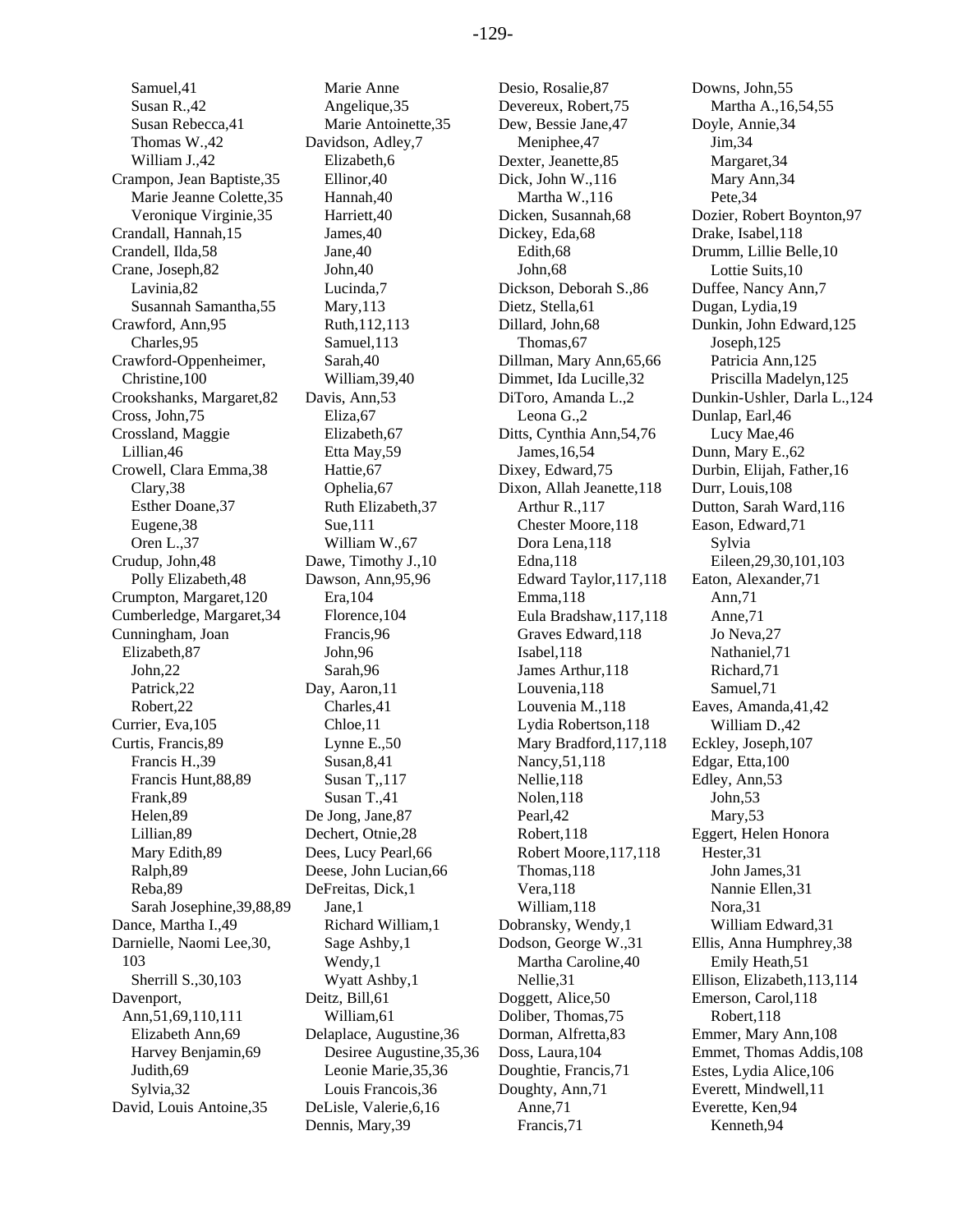Evison, Donald Boyd,34 Esther Irene,34 Ewing, Thomas,54 Fagan, Donna,58 Guy,58 Lois,58 Failoe, Elmer Judson,106 Failor, Agnes Florence,107 Harlan Justin,107 Lucy Maria,106 Fairley, J.,77 Fanslan, Wanda Clara,90 Fansler, Anna,55 Farley, Charlotte Jane,34 Farrens, Allen,32 Alona May,32,33 Anita Marlene,32 Carol Lynn,32 Cecil Lacy,32 Christine J.,32 David Forrest,32 Dianna L.,31 Dianna Lee,32 Donald Venson,32,33 Earnest,32 Gary Donald,33 Gerald,33 Gerald Kevin Hugli,32 Gladys Evelyn,32 Helen Gertrude,32 Ida Lucille,32 Jean,32 Juanita E.,32 Katheryn Ann,32 Lillian Minnie,31 Linda Lorraine,33 Marjorie Lorraine,32 Marlene,32 Mary,33 Mary Alona,33 Monty Byrd,32 Vernon Forrest,32 Fay, Lillian,89 Robert,89 Ferguson, Mary,6 Ferrens, Walter Forrest,31 Field, Jewell,30,103 Mary Ileen,103 Mary Ilene,30 Fielding, Jane,7 Filchock, Cheryl Christine,58 Fincher, Hannah,63 Fish, Elizabeth,109 Hamilton,109 Julia,109 Livingston,109 Marion Anthon,109

Marion Graves,109 Nicholas,109 Sidney Webster,109 Stuyvesant,108,109 Fisher, Anson,59 Emma,120 Helen Mar,59 Houston,120 Katherine,59 Margaret,8 Polly,119 Sarah,120 Sarah Jane,120 Winnie Victoria,56 Fitzgerald, Charles R.,28 Gerald,31 Gerald J.,75 Jeannette,56 Jim,25 Flemming, Martha Jane,113 Fletcher, Daniel,84 Lou,124 Floyd, Carolyn,76 Flurry, Nancy Lenora,126 Fly, Frances M.,7 Fonvielle, Hannah,95 John,95 Richard,95 Sara,95 William Brice,95 Fonville, Charles,95 Francis Marion,95 Hannah,95 John,95 Sara,95 Sarah,95 William Rice,95 Ford, Ann,53 Joseph S.,53 Mary Ann,53 Maude,47 Sarah,51 Wilton Murphy,47 Foree, Sharon A.,106 Forgey, Benjamin,123 Forrest, Uriah,54 Forsythe, Betty,102 Elizabeth Frances,29 Lewis,29 Foss, Nellie,58 Foster, Beatrice Charlotte,57 Dwight,57 Edwin K.,104 Lottie,57 Nellie,57,58 Sophronia,104 Stephen M.,58 Fowler, Joshua,84

Sarah,84 Frasier, Jessie,86 Frederick, Marsha,28 Freeman, Bertha,64 Claude,64 Cornelia,63,64 Dora,64 Lena,65 Rupert H.,64 W. S.,63,64 Freeto, Phillip,75 Frison, Marie Emile,35 Fritz, Jill M.,106 Frost, J. O. J.,75 J. W.,40 Fuller, Peggy,62,64 Futrelle, M. E.,64 Queen Alice,64 Gage, Maud,59 Gainey, Jacob,66 Mary E.,65,66 Gallagher, Sarah,34 Gan, Mary E.,45 Mollie,45 Thomas W.,45 Gann, Jane,40 Thomas,40 Gannon, Elizabeth,54 Gard, Bob,72 John Jay,72 Katie Louise,72 Laura Leslie,72 Mahala,72 Mary Ellen,72 Roscoe,72 Timothy,72 Garden, Eva,90 Gardner, Clara Lou,30,102 Deborah,89,90 Garety, Patrick J.,78 Garner, Elizabeth,94 Elizabeth F.,94 Elizabeth Finch,93 Orpha,94 Samuel R.,93 Garnett, Jane F.,62 Garrett, Ira,41 Thomas,9 Gasgue, Carrie Belle,46,47 Gates, Carrie Ellen,6 Elizabeth,82 Harriet,82 Gatton, Elizabeth,53 George, Anna,55 Cassandra,55 Cassiann,55 Cassie,55 John J.,55

Mary Delilah,55 Susannah Samantha,55 William Logan,55 Gibbs, Mahala,117 Gibson, Helen,78,79 Hellen,79 Janet,79 Jean,79,81 John,78 Robert,79 William,79 Gilbault, Elizabeth Esmerelda,88 Joseph,88 Lizzie,88 Gilbert, Aurilla,90 John,75 Gilbo, Anthony,88 Dell,88 Elizabeth Esmerelda,88 Emma,88 Fred,89 Joseph,88 Leroy,88 Lizzie,88 Mary,88 Giles, Mark Haskell,75 Gilkay, Nan,45 Nancy,45 Gilley, Frank,59 Gilliard, Fernand,56 Mary Jane,56 Gist, Annie,20 Harriet R.,125 Martha,20 Thomas,20 Glatz, Roberta J.,38,87 Glennie, Mary,104 Glick, John,72 Katie Louise,72 Mary Marie,72 Sophia,72 Theobold,72 Glover, John,75 Rosella,44 Goll, Lena,34 Golob, Leta Ann,32 Robert,32 Goneke, Sarah,116 Goodhue, Edward Payson,106 Ellen Ann,106 Goodspeed, Woodie,125 Gordon, Mariah,28 Mary Ann,7 Queen,7 Samuel,7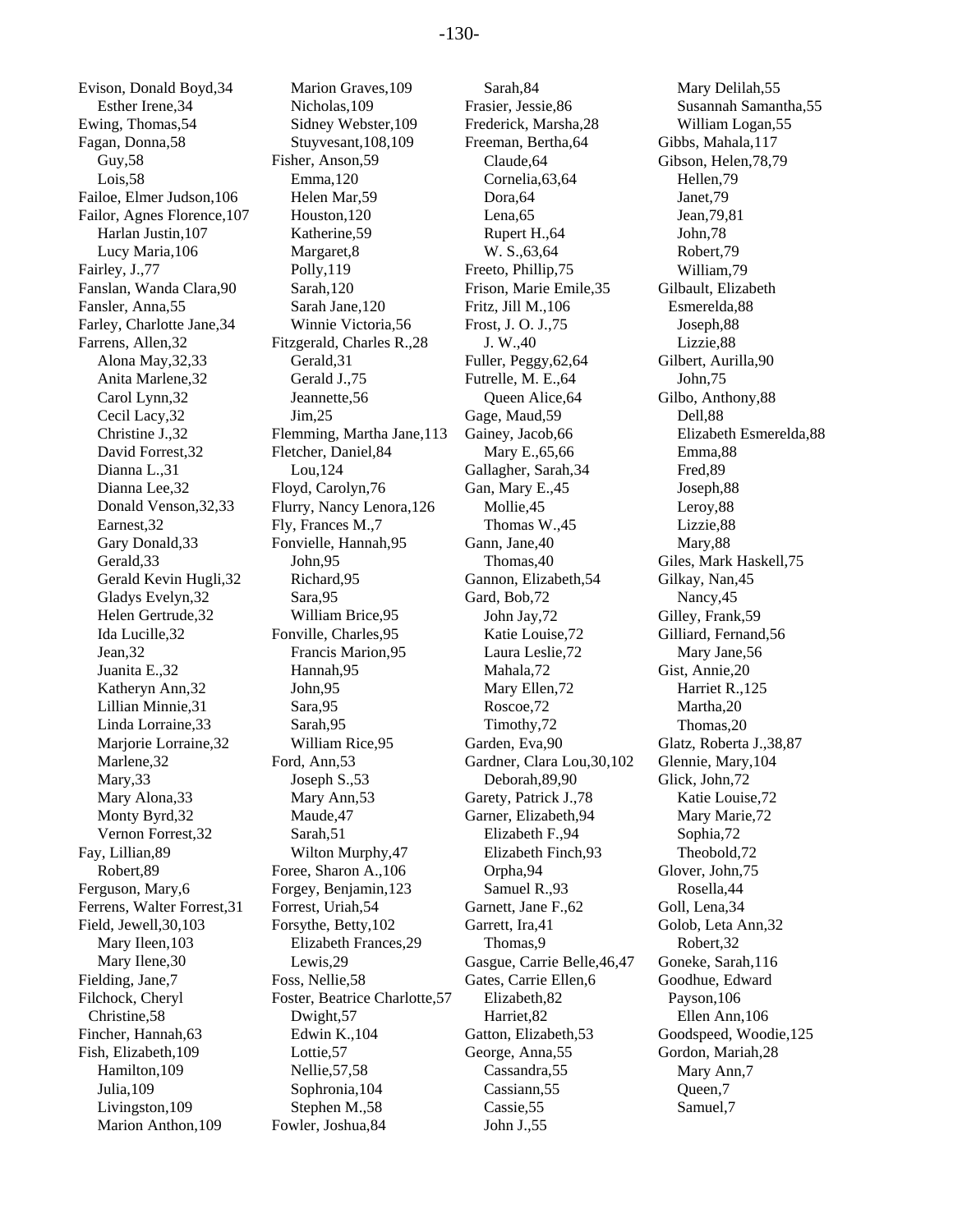Goret, Augustine Desire Berthe,36 Theophile Henri,36 Gorham, Allipa,61 Edmund,70 Ethel,70 George,61 James S.,61 Mallie,61 Nancy,61 Sally,61 Gorrs, Eythel,32 Goss, Richard,75 Gosselin, Allen G.,101 Gosser, Euphema,29,102 Jacob,29,102 Martha Louisa,29,101,102 Mattie,102 Goux, Clarajane,65 Grab, Helen Octavia,15 J. E.,15 Graeve, Egbert,28 Graham, Frances Lewis,116 William P.,116 Grave, Alfred Firmin Desire,36 Augustine Desire Berthe,36 Camile Charles Adrille,36 Charles Casimir,35 Desiree Augustine,35,36 Fernande Juliette Gabriele,36 Firmin,35 Florimont Thimothee,35 Francois,35 Francois Isidore,35 Frenand Pierre Henri,36 Fulgence Jean Baptiste,35,36 Henry Camille Firmin,36 Jean Baptiste,35 Jean Francois,35 Jean-Yves,35 Josephine Catherine,35 Julienne Leonie,36 Leonie Marie,35,36 Lucienne Georgette,36 Marie Anne Angelique,35 Marie Anne Claudine,35 Marie Emile,35 Marie Jeanne,35 Marie Victoire,35 Pierre Firmin,35

Pierre Fulgence Charles, 36 Pierre Fulgence Theophile Alexandre, 35,36 Pierre Theophile,35 Rose Firmine,35 Theophile Raoule,35 Veronique Virginie,35 Wladislawa,36 Yves Charles Fulgence,36 Graves, Polly C.,113 Aaron,120 Aaron Wilson,113 Abial Graham,12 Abigail,90 Abraham,90 Adalade,40 Adaline,20,120 Adaline Susan,7 Adelia,94 Adliza,24 Alan S.,47 Alexander,90 Alexander Moab,19 Alfred,63,83,88 Alfred Parker,83 Alfretta,83 Alice,50,55 Alison,119 Allen,38 Alley,119 Allie,17,62 Almasenda R. A.,115 Alta,30,102 Alter C.,17 Amanda,41,42,55,120 Amanda Augusta,42 Amanda Florence,113, 114 Amarilla,90 Ame,22 Ame S.,22 Amelia Frances,1 Amey,21,22 Amey S.,22,23,24 Aminda,120 Amy,22,23,62,63,111, 114,115 Amy Salome,82 Andrew,63 Andrew I.,7 Andrew J.,7 Angeline,20,120 Ann,6,7,20,23,24,51,53, 61,69,70,71,82,84,93,94, 95,96,108,110,111,114, 115 Ann E.,113 Ann S.,22 Ann V.,99 Anna,10,12,29,62,82, 101,102,116 Anna E.,113 Anna Orvis,106 Anne,54,71 Anne E.,92 Anne Slade,116 Anne Wait,21 Annie,20,62 Anson,13 Anson E.,14 Anson P.,14 Anthony,46 Anthony D.,28 Aramiah,19 Archibald,46,90,92 Archibald Pratt,28,46,47,90 Arthur,59 Asa,61,90 Asa Nutter,61 Asher,11 Aurilla,90 Avery,126 Avis Ann,12 Azariah,116 Baker Newton,17 Bama,115 Banilla,101 Barbara Ann,58 Barbera,107 Barney Lee,115 Bart,2 Barzillai,116 Basil,70,110,112,114,115 Basker Newton,17 Baswell,70 Bazel,115 Bazil,70 Beala Cooley,12 Beatrice Charlotte,57 Benjamin,48,92,98,126 Benjamin Bailey Frank, 86,87 Benjamin David,29,30, 102,103 Benjamin F.,125 Beriah Bent,82,83 Berilla,101 Bernellah,101 Bertha Opal,100 Bessie,126 Bessie Jane,47

Bessie Joan,30,103 Bethel,51 Betsey,28,104,106 Betsy,61,69,112,120 Beverly,48,67 Bibb,16 Billy,41 Blanche,59 Bob,126 Graves, Bolton,62 Bonnie Dee,58 Bud,27,115 Burton Frances,29,101, 102 C. E.,124 Callie,93 Callie Jane,46 Calvin,62,63 Carey,2 Carl,24 Carl Fisher,59 Carlisle,13 Carlisle Beeman,14 Carol,30,103,118 Carolina Adelaide,108 Caroline,62,63,64 Caroline E.,20 Carolyn Frenchy,47 Carrie,117,118 Carrie Belle,46,47 Carrie Ellen,6 Carrie Lee,46,47 Cassandra,7,55 Cassian,55 Cassiann,55 Cassie,55 Catherine,6,13,15,19,27,4 0,53,54,68,69 Catherine Tanner,6 Cecilia,82 Celinda L.,105 Champ Connor,45 Chandler,11 Charles,42,100 Charles Catherine,43 Charles Franklin,20 Charles J.,100 Charles L.,41,42 Charles Lester,20,21 Charles Lonzo,42 Charles Mackey,40 Charles Raymond,98 Charles S.,6 Charles Wayland,104, 105,106 Charles William,2 Charley,42,73 Charlie Franklin,20,21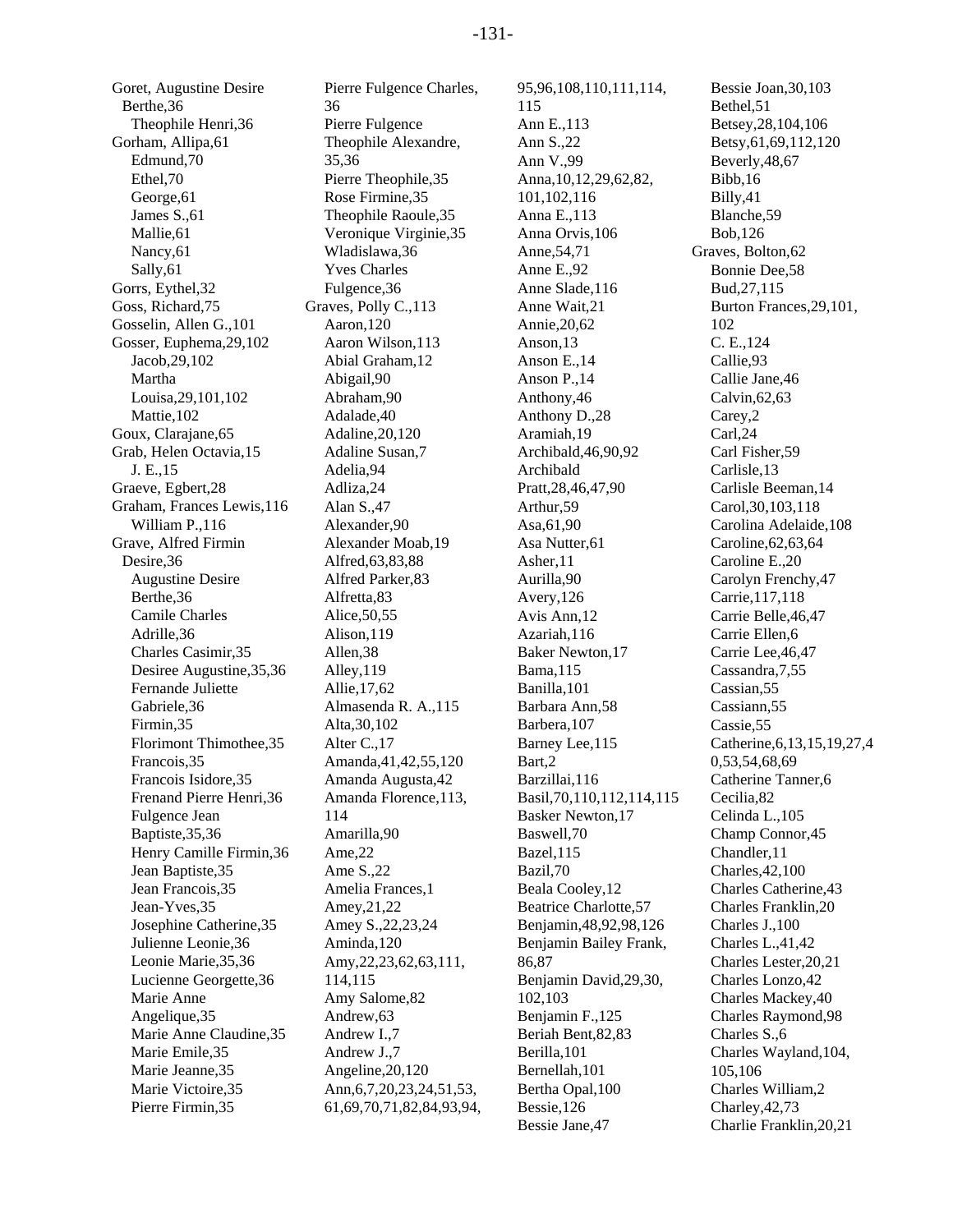Charlie M.,116 Charlotta,107 Charlotte,59,88 Charlotte Adelaide,58,59 Charlotte Hepzibah,82 Charlotte Jane,34 Cheryl Christine,58 Chester Allen,38 Chloe,11 Christian R.,20 Clara,6,66,67 Clara Barton,17 Clara Belle,12 Clara Emma,38 Clara Lou,30,102 Clarence,61 Clarinda,66,67 Clary,38,66 Claude Ervin,18,126 Clella Allaina,46 Clementine,24 Cora,113 Cornelia,63,64 Cornie,17 Curtis Howard,17 Cynthia,113 Cynthia Ann,16,54 Cynthia Louise,14 Daisy Bell,47 Dale E.,100 Dan Fay,104 Daniel,6,10,99,100 Davenport,51,69,70,112 David,16,25,45,51,90 David Bibb,16 David Francis,29,102 David Henry,45 David W.,65,66,110 David William,65 Deborah M.,6 Delila,119 Deliverance,89,90 Demmy,112 Diana,98 Diane,60 Dick,58 Doc,61 Doctor,6 Donald Eugene,29,102 Donald Lewis,37 Donna,2 Dorcas,38,88 Doris,47 Doritha,11 Dorothy,11,50,89 Dorothy Mae,30,103 Drayden,53 Dryden,53

Dulcena,62 Dulcenia Jane,62 Dwight,104 E. Boonen,108 E. F.,94 Easom,24 Ed,21,97,98 Edith June,8 Edmund,22,24,51 Edna,14 Edward,6,93 Edward A.,108 Edward Attwood,107,108 Edward Boonen,108 Edward J.,120 Edward Malcom,17 Edward R.,1,38,88,89 Edward Willis,125 Edwin,88 Eleanor,19,54,112,113 Eleanor May,43 Eleazer,11 Elias,82,83,84,85 Elias Samuel,82 Elijah,6,41,93 Elise,17 Eliza,12,113 Eliza A.,18 Eliza Ann,37 Eliza Jane,12,20 Eliza Jo,41 Eliza Luella,12 Elizabeth,1,6,8,10,11,12, 16,17,20,21,23,24,31,44, 45,53,54,55,56,60,63,68, 76,82,83,84,85,89,90,94, 95,104,112,113,114,115, 120,125,126 Elizabeth Allen,115 Elizabeth Ann,53,54,60 Elizabeth B.,6,18 Elizabeth D.,28 Elizabeth E.,113 Elizabeth Esmerelda,88 Elizabeth F.,94 Elizabeth Finch,93 Elizabeth Frances,29,102 Elizabeth H.,24 Elizabeth Jane,12 Elizabeth Mary,87 Elizabeth Salomi,83 Elizabeth W.,116 Ella,62 Ellen,16,54,112 Ellen Elizabeth,53 Ellis,64 Ellyne Marsh,105 Elmer,57

Elmer E.,57,76 Elva,104 Elvira,104 Emiline,45,46 Emily M.,63 Emline,116 Emma,46,84,91,92,120 Emma J.,114 Emmeline,42 Enoch,11 Era,104 Erastus Allen,37,38 Ernest,61 Escar Newton,17 Essie,17 Esther,57 Esther Doane,37 Ethel,58 Etta,100 Eula Bradshaw,117,118 Eunice,11 Eva,105 Evelyne,59 Everett Odney,28,46 Ezra,11 Fanny,21,22,24 Fay,60 Faylou,60 Florence,46,47,57,89, 104,114 Florence Amanda,114 Florence Isabel,3 Florence Viola,14 Fonso,17 Foster Frederick,38 Fouzi,17 Frances,18,21,39,40,48, 102 Frances Byrd,116 Frances Lewis,116 Frances M.,7 Francis,6,16,51,68,71,94, 96 Francis DeWitt,59 Francis Stanley,58,59 Frank,18,116 Frank P.,87 Fred,89 Frederick L.,59 Frederick P.,1 Frederick Peckham,38, 39,88,89 G. R.,94 George,11,12,13,14,15, 18,19,20,51,57,85,88,126 George B.,59 George Bent,83 George Henry,53

George N.,15,54 George Noble,16,54 George R.,93,94 George W.,19,20,37,41 George Washington,18 Graves, Georgia,62,104 Georgia A.,115 Georgie,94 Gerald Grant,29,30,101,103 Geraldine,30,103 Gertie,100 Gertrude,102 Gertrude A.,57,58 Gertrude Madelyn,29 Gideon,16 Gifford,14 Gilliam,118,119,120 Gillum,119 Gladys Josephine,43 Grace,90 Grace Sappington,14 Grady,106 Greenberry,120 Gussie,42 Gwendolyn,101 H. Rice,8 Hal F.,28 Hannah,11,39,62,63,90, 94,95,96,104 Hannah Corintha,12 Hardy,46,90,92 Harriet,57,82,92 Harriet Garlock,37 Harriet Isabella,3 Harriet Jane,117,118 Harriett,46 Harriett Evelyne,45 Harry,62 Harry C.,83 Harry V.,83 Harve,82 Harvey,82 Hattie,100 Helen,17 Helen A.,16 Helen F.,83 Helen Fisher,59 Helen Mar,59 Helen Octavia,15 Henry,2,3,37,51 Henry E.,37,46 Henry Harrison,43 Henry Ray,38 Henry White,100 Hepzibah Charlotte,82 Herbert,12,104 Herbert Watson,12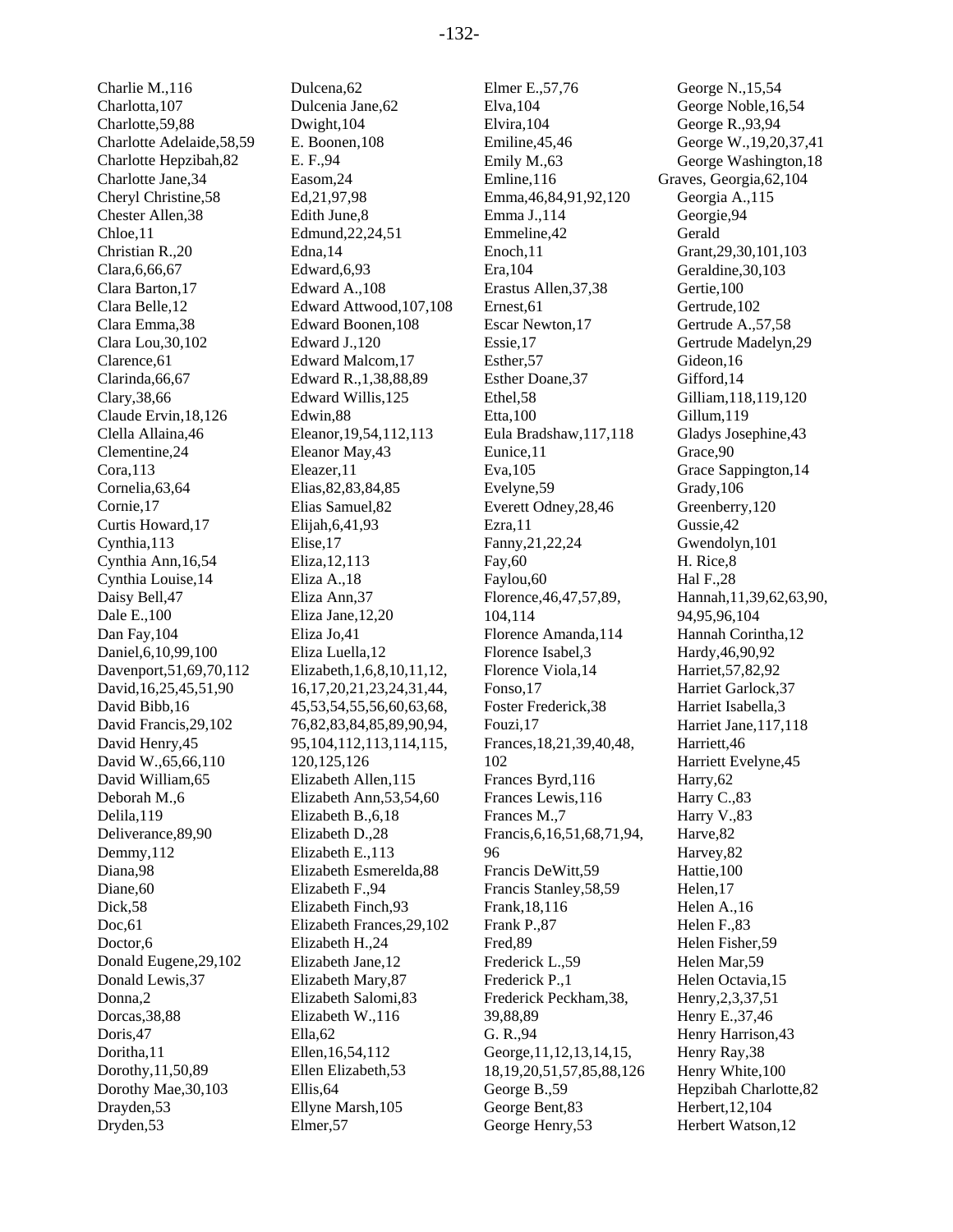Hezekiah,53 Hiram Chester,13,15 Hiram D.,124 Hollie Golden,93 Horatio Nelson,82 Howard,27 Howel,93 Howell,117 Hudson C.,7 Huldah,12 Huston,83 Ida,20,88 Idella,100 Inez,101 Ionia,57 Irene,30,103 Isabella,61,76 Isacher,11 Issac,89 Ivalee Florence,29,30, 101,103 Iverson Lee,116 J. Dixon,91,93 J. E.,6,18 J. H.,47 J. T.,91 Jacob,27 Jacob David,30,102 Jacob Strawder,20 James,8,29,30,38,39,43, 54,75,88,99,113,120,125 James A.,113 James Anderson,46,47 James Aubrey,116 James David,29,101 James Dixon,90,93 James Dugan,20 James Edgar,125 James Edward,34,117 James Ervin,125 James Everett,28,29,30, 101,102 James F.,113 James Fremont,99 James H.,41,45 James Harvey,82 James Lawrence,115 James Luther,17,18 James N.,113 James Nelson,112,113 James Otho,51 James R.,75 James Rison,53 James Russell,6,13,50 James Spencer,43 James Thomas,91 James W.,42,113 James William,43

Jamie,2 Jan,107 Jan Boonen,107 Jane,7,19,20,27,40,60,61, 62,63,64,69,70,112,113, 120 Jane Ellen,62 Jane F.,62 Jane Luther,63 Jannette,47 Jasper,115 Jean,63,111,120 Jeanette,118 Jeff,40,126 Jefferson,40,62 Jennie,88,89,104 Jenny,45 Jeremiah,54 Jerusha,104 Jessamine A.,54 Jesse,6,53 Jesse A.,16,53,54,55 Jesse Jackson,43 Jesse Monrow,47 Jesse S.,120 Jessie A,115 Jessie V.,83 Jewel Elizabeth,93 Jewell,17 Jewell William,43 Jim,1 Jimmie,61 Jo,29,102 Jo Neva,27 Joanna Barbara Catherine Carolina,108 Joel,31 John,3,6,7,8,9,10,12,16, 18,19,20,21,24,25,27,28, 30,40,43,46,48,50,51,53, 54,60,61,62,63,64,67,68, 76,85,89,90,92,100,104, 105,109,110,111,112, 116,117,119,120,121, 122,125 John B.,54 John Baptist,52 John Boonen,107,108,109 John C.,10,63,69,112 John Card,26 John D.,19 John E.,27 John G.,48 John G. Blake,48 John George,48 John George Blake,48 John H.,113

John Herndon,6 John I.,55 John L.,110,116,117 John M.,16 John Madison,7 John Parker,82 John Parrott,24 John Richard,120 John Robert,17 John T.,93 John Truman,53 John William,51 John Y.,93 Jonathan,9,90,104 Joseph,12,20,22,34,41, 75,83,84,85,89,93,99 Joseph Franklin,20 Joseph James,90,91 Joseph Lillburn,46 Joseph W.,37 Josephine,93 Josephine Baker,38 Joshua,44,45,53,86 Josiah,11,12,19 Josiah Harmon,12 Josiah W.,20 Josie,38,62 Juanita,30,103 Judith,6 Judith Laurel,58 Judy Dian,43 Julia,33 Julia A.,41,42 Julia Janet,105 June Rose,37 Karen,58 Kate,82,83 Kate Sophia,82 Katherine,28 Katherine Marie,30,103 Katheryn Virginia,45 Kathleen,82,83 Kathy,43 Kenneth B.,27,49,50 Kenneth V.,89 Kenneth Vance,65,69,110,111 Keziah,92 Kim,2 Kokie F.,43 L. F.,14 L.C.,115 Lafayette,24 Lance,28,43,44,45 Lancelot,43,44 Laney Belle,91,93 Larry Wayne,118 Launcelot,44,45

Graves, Laura,31,104 Laura Neville,83 Lavinia,82 Lee,116 Lee Anne,51 Lena Elizabeth,61 Leona,2 Leonard,28,41,42,63,117, 119,120 Leonard A.,42 Leonard B.,8,41,117 Leonard Lonzo,43 Leonard Ray,43 Leota Marguerite,101 Lester Locke,57,58 Levi C.,28 Lewis,19,20,21,22,23,24, 51,53,69,70,110,111,112, 114,115,116,120 Lewis Hubert,29,30,101, 102,103 Lewis Marion,115,116 Lilla,115 Lilla Clyde,115 Lillian,27 Lillian Mabel,29,101,102 Lillian Mable,102 Lily,20,21 Linda,99 Linda Isobel,87 Linda Sue,100 Lizzie,24 Lois,11,58,106 Lois Geline,93 Lonnie,61 Lot,44 Lottie,57,58 Louella,47 Louis Herbert,100 Louis Marion,110 Louisa,48,55,120 Louisa Elizabeth,107 Louisa M.,12 Louise,94 Louise Thomas,94 Louzi,17 Love,83 Lovena,43,44,45 Lovena V.,45 Lovett Columbus,114,115 Lovie,115 Lucille H.,37 Lucinda,6,55,120 Lucinda Ann,16 Lucius,105 Lucius D.,104,105 Lucius K.,37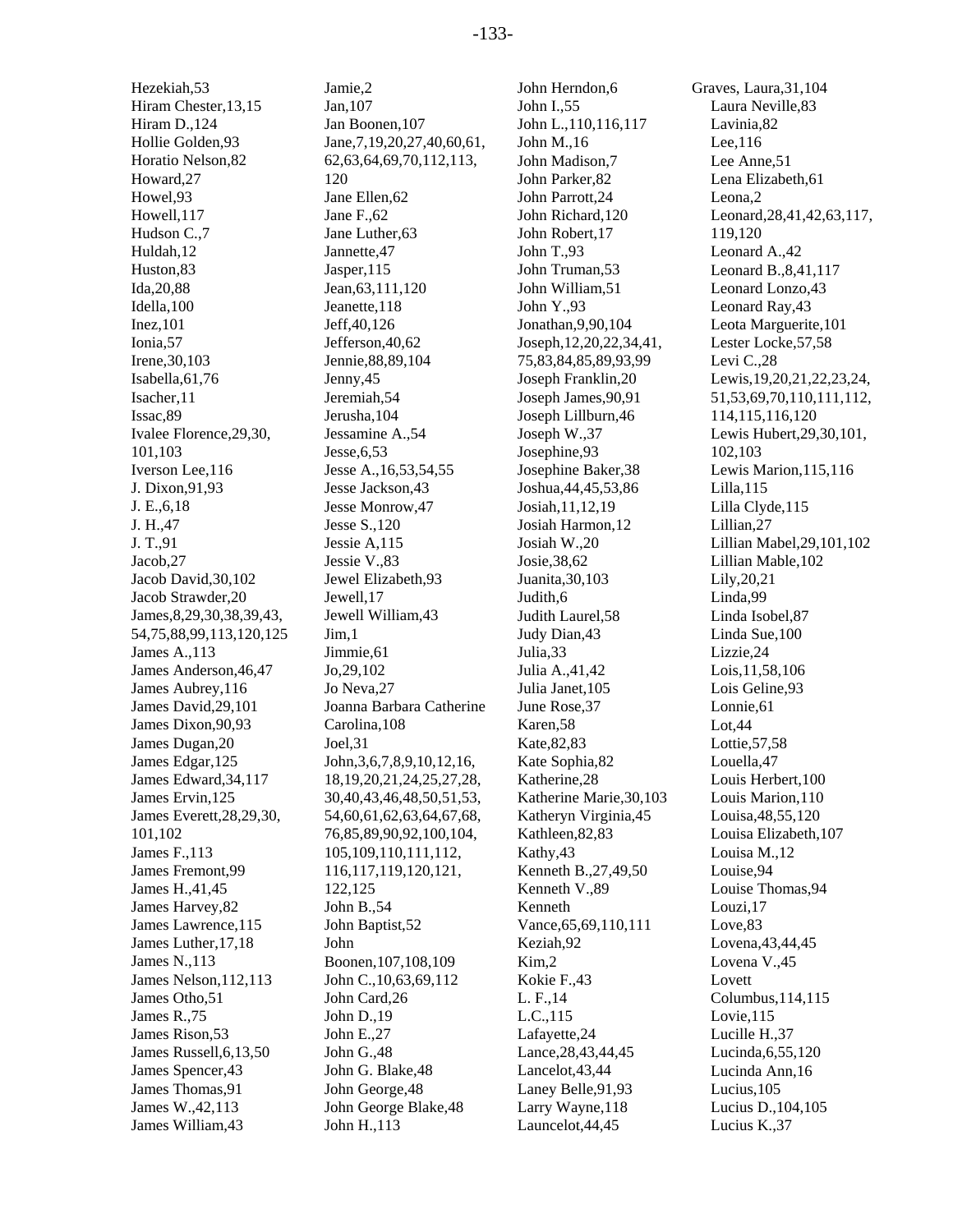Lucky,1 Lucy,7,21,22,23,24,62, 63,82,83,94 Lucy Mae,46 Ludivucus Marius,107 Lula,50,61,116 Lum,116 Luna V.,104,105 Lura,17,104 Lydia,60,61,89 Lyman,88 Lynch,7 Lynn,1 Lysay,61 Madeline Louise,30,102 Madison,119 Maggie,41,42,61 Maggie E.,42 Maggie Lillian,46 Magnolia,93 Mahala,117 Mahala B.,93 Major Marvin,47 Malinda,61,69,112 Mallie,61 Maniel,17 Margaret,39,40,55,61,89, 120 Margaret E. B.,6,17 Margery,28,63,64,119 Margy,37 Maria,12,15,54 Maria Pamelia,70,112 Mariah,7,28 Mariam,29,102 Marilla,113 Marilyn,2 Marion Hartford,47 Marjorie,118 Marjorie Joan,37 Marsha Lee,58 Martha,6,9,18,46,48,62, 63,64,110,113,115,116 Martha A.,16,53,54,55 Martha Ann,30,103 Martha Caroline,40 Martha I.,50 Martha Jane,28,46,90, 113 Martha Levine,45 Martha Louisa,29,101, 102 Martha Pauline Augusta, 42 Martha W.,116 Martin,22,23,24 Marvin Clayton,46

Mary,6,14,19,26,33,38, 40,45,46,47,49,51,53,61, 63,65,66,93,94,95,97,98, 99,101,103,104,110,115, 117,119,120 Mary A.,6,114,126 Mary Alabama,115 Mary Ann,7,29,37,53,63, 64,65,66,82,91,102,108 Mary Ann C.,62 Mary Ann E.,62 Mary B.,108 Mary Bradford,117 Mary E.,41,42,45,62,65, 66,125 Mary Elizabeth,29,30,45, 101,103 Mary F.,7 Mary Fleeta,62 Mary Frances,17 Mary Ilene,30,103 Mary J.,41 Mary Jane,8,93 Mary Julia,1,39,88,89 Mary L.,113 Mary M.,16,54 Mathilda,6 Mathilda A.,13,50 Matilda,7,15,20 Matilda A.,15 Matina de Nos,108 Matthew,11 Mattie,29,102 Mattie Lou,17 Matyan E.,62 Maud,59,100 Maude,47 Maude Lorena,61 Mehitable,90 Mehitable Maria,37 Melia,64 Melton,126 Melvin,88 Merrill A.,104,105 Merritt L.,87 Michael,99,123 Michael D.,6,18,125 Mildred,20,21 Mildred P.,41,117 Milia,43 Millie,17 Milly,7 Mindwell,11 Minnie Ellis,106 Miriam,82,84,85 Missouri,115 Missouri Christopher Caroline,40

Missy,1 Misty L.,76 Mollie,17,45 Mollie Jane,46,47 Molly Jane,29,101,102 Moor,119 Moore,119 Myron Oscar,13,14 Myrtle Marie,43 N. Genice,93 Nan,45 Nancy,7,20,21,23,24,27, 28,30,36,43,44,45,47,61, 70,111,112,119,120 Nancy Ann,7,92 Nancy B.,116 Nancy C.,115 Nancy Caroline,116 Nancy E.,113 Nancy Elizabeth,24 Nancy Harriet,37 Nancy Jane,63,64,66,67 Naomi,29,30,102,103 Naomi Lee,30,103 Nathan Wellesley,82 Nathaniel Marius,107,108 Nehemiah,36,37 Nehemiah Lewis,36,37 Nellie,19,31,54,59,88 Nelson B.,62 Nelson Barber,61 Nelson M.,113 Nettie Olline,17 Newton,6,16,17,40,115 Nicholas,61 Noah,90 Noble,1 Nora,62 Noreen Sue,60 Olive,37,104 Olive K.,37 Olive Virginia,105 Oliver,50 Oliver Charles,50 Oliver Cromwell,47 Ollie T.,6 Ona Mae,30 Ona May,29,101,102 Ony,120 Oscar,14,20 Oscar E.,17 Oscar Wyatt,17 Otnie,28 Otnie M.,104 Graves, P. W.,126 Pamela,73,76 Pamelia,70

Parilee,114 Parker Henry,83 Parthinia,63,64 Patricia Ann,43 Patricia M.,28 Patrick,62 Pattie,62 Paul Ervin,101,102 Paul Erwin,29 Paul Irwin,29 Pauline,63 Pearl,42,116 Peggy,39 Penelope,69,112 Peregrine,53 Perl Leroy,12 Perlina Jane,45 Perlina Jean,30,103 Perry Hardin,29,101,102 Peter,57,58,76,99 Peyton W.,7 Phebe,41,117 Phineas,12 Pirenah,64,65 Polly,11,48,61,62,63,119 Polly Elizabeth,48 Pollyanna,91 R. Clark,27 R. V.,13 R. Vernon,13 Rachael,1 Rachel,12,63,85,90,92 Ralph,6,19,28,51,100 Randolph,120 Ray,38 Rayedene Seal,6 Raymond F.,38 Raymond Frederick,43 Rebecah A.,37,38 Rebecca,19,21,22,23,24,8 9,90,111,119 Rebecca Ann,10 Rebecka Jo,43 Reuben,11,12 Reuben Edward,118 Rhoda,11 Rhoda Ester,116 Richard,7,19,28,50,51, 62,63,64,68,71,94,95,96, 110,111,114 Richard Foster,58 Richard H.,101 Richard Hardin,101 Richard M.,24 Richard McConnell,24 Robert,12,39,50,51,65, 69,76,110,111,112,114, 115,116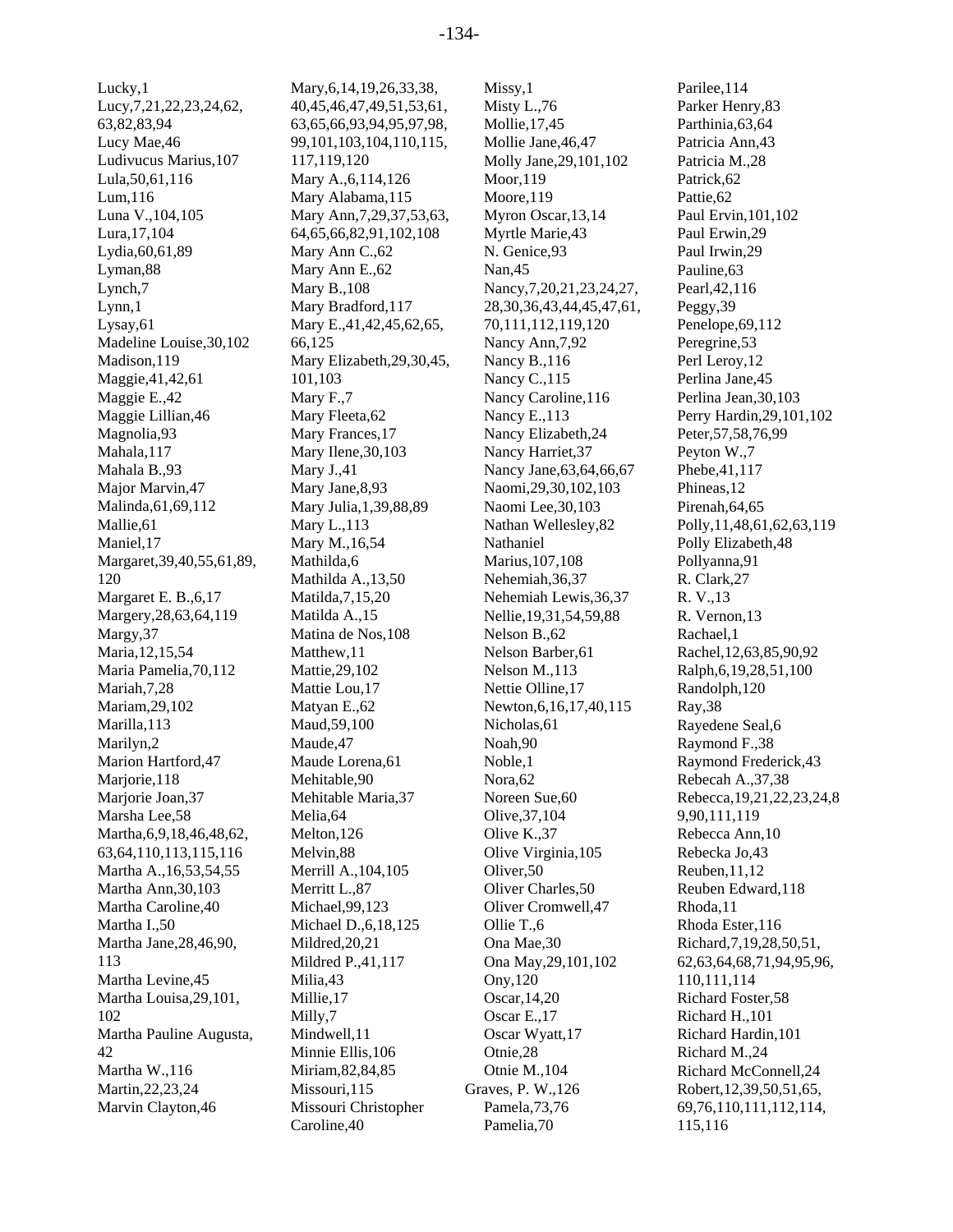Robert B.,40 Robert Benjamin,40 Robert C.,26,40,82,83 Robert Charles,39 Robert Clark,26 Robert Lee,47 Robert N.,99 Robert Russell,16 Robina,58 Roger A.,6 Rosa,17 Rosa Lee,17 Rose,89 Roseann,99 Rosemarie,38 Rosemary,99 Rosina,114,115 Roswell,11,12 Roxanna,20 Roxceria,20 Roy,37 Roy L.,42 Roy Leonard,42 Rudolph,41 Rufus,11 Russell,38,61 Ruth,11,27 Ruth Barton,24 Ruth Elizabeth,37 Ruth Luella,37 Ruthie,43 Sallie,17 Sally,48,61,63,67,117 Sally Ann,75 Salomi,83 Sam,75 Sam Houston,18 Samantha,116 Samuel,9,12,24,27,63,73, 75,76,89,90,104,110,112, 113,119 Samuel Marion,116 Samuel R.,113,114 Sandra,41,117 Sara,94,95,96 Sarah,6,7,8,9,15,18,19, 20,39,45,48,51,54,55,62, 63,65,67,68,76,84,87,88, 89,90,95,107,109,116, 119,120 Sarah Ann,8,16,125 Sarah Anne,108 Sarah C.,126 Sarah Catherine,16,53,54 Sarah E.,41,42,115 Sarah Elizabeth,53 Sarah Florence,30,103 Sarah Frances,28,29,101

Sarah H.,6,7 Sarah Huse,24 Sarah J.,65 Sarah Jane,50,65,66,83, 110,120 Sarah Josephine,38,39, 88,89 Sarah M.,113 Sarah Maria,57 Sarah R.,100 Sarah Ward,116 Selinda L.,105 Seth,11 Shirley,73 Shirley Mae,58 Sidney,116 Sidney Dwight,105 Silas,104 Silenda L.,104,105 Simeon,60 Simon,12 Simon Legree,12 Solomon,50,110,116 Sophia A.,105 Sophie Jean,47 Sophronia,12,104 Stella,61 Stella L.,59 Stella Opal,29,30,101, 102 Stephen,90,91,104 Stephen B.,41,42 Stephen Foster,58 Stewart Howard,58 Stilman Green,105 Susan,8,16,41,54,55,92, 126 Susan C.,45 Susan Catherine,39,40 Susan Mary,54 Susan Rebecca,41 Susan T.,41,117 Susanna,51,53,71 Susannah,6,7,11,36,37,51 ,68,71 Susannah Malinda,113 Swanie,27 Sylvia Eileen,29,30,101,103 T.,15 T. E.,93 Tabitha,19 Tarlton H.,7 Tebia,46 Telitha,91 Teresa,53 Thaddeus,13,15 Thaddeus C.,6

Thadeus,13,14,50 Thadeus C.,24 Thankful,90 Theenie,64 Thelma Bernice,17 Thelma Gladys,17 Thomas,1,2,6,7,9,10,11, 12,16,18,19,20,21,23,24, 25,27,28,33,34,38,39,41, 43,44,45,50,51,60,61,62, 65,66,68,69,70,71,73,75, 76,84,85,86,87,89,90,91, 92,93,94,95,96,97,99, 100,104,106,110,111, 112,113,115,116,117, 120,121,122,123,125 Thomas A.,20 Thomas Bushrod,125 Thomas Edward,117,118 Thomas Ephraim,91,93 Thomas Joshua,53 Thomas L.,20 Thomas Logan,51 Thomas M.,113 Thomas Modrall,113 Thomas Sims,120,125 Thomas V.,28 Thomas W.,37,41,117 Timothy,99 Toad,61 Tobitha A.,20 Tom,20,21 Toots,101 Tricia,1 Tura,64 Ultha,119 Uma,119 Uriah Noah,100,120 Valorus Alden,12 Veda Mae,17 Vestal,120 Vicki,30,102 Virgie,46 Virginia,126 Virginia A.,45 Virginia Cynthia Parilee,113,114 Virginia Ellen,42 Virginia M.,7 Viva Marie,30,102 W. L.,24 Graves, Walter,88 Walter E.,57 Wayland,105 Wayland Henry,105,106 Wayland L.,105 Wayland S.,105 Wesley,123

Wilda Mae,30 Wilda May,102 Wildey H.,113 Wilfred Oscar,14 Wilhelmia Kate,43 Will,105 Willard,82 William,6,12,15,16,18, 19,20,22,23,24,28,38,39, 47,51,54,55,60,61,62,82, 83,84,85,92,100,104,106, 120,125 William A.,40,42,100, 126 William Allen,101 William Armittia,40 William Arthur,41,42 William B.,60,62 William Bartlett,51,62 William Bradshaw,117 William Byrd,116 William C.,101 William Columbus,116 William D.,119 William Downs,55 William F.,125 William Frank,45 William Henry,47 William Huston,83 William J.,38,87,88 William L.,7 William Lance,45 William Lodewyck,107, 108 William Lodwyck Boonen,108 William Lynch,6,7,8 William Oliver,20 William Pickett,18 William Pitt,57 William Riley,119 William S.,16,19 William Samuel,15 William Thomas,65,66, 100,120 William U.,70,112 William V.,112 William W.,70 Willie Preston,115 Willie Ray,116 Willie Ross,18 Willis,19,62,63 Zachariah,19,20,61 Zack H.,17 Zoe Ann-Shirley,1 Gray, Alvin B.,100 Bertha Opal,100 Judy,100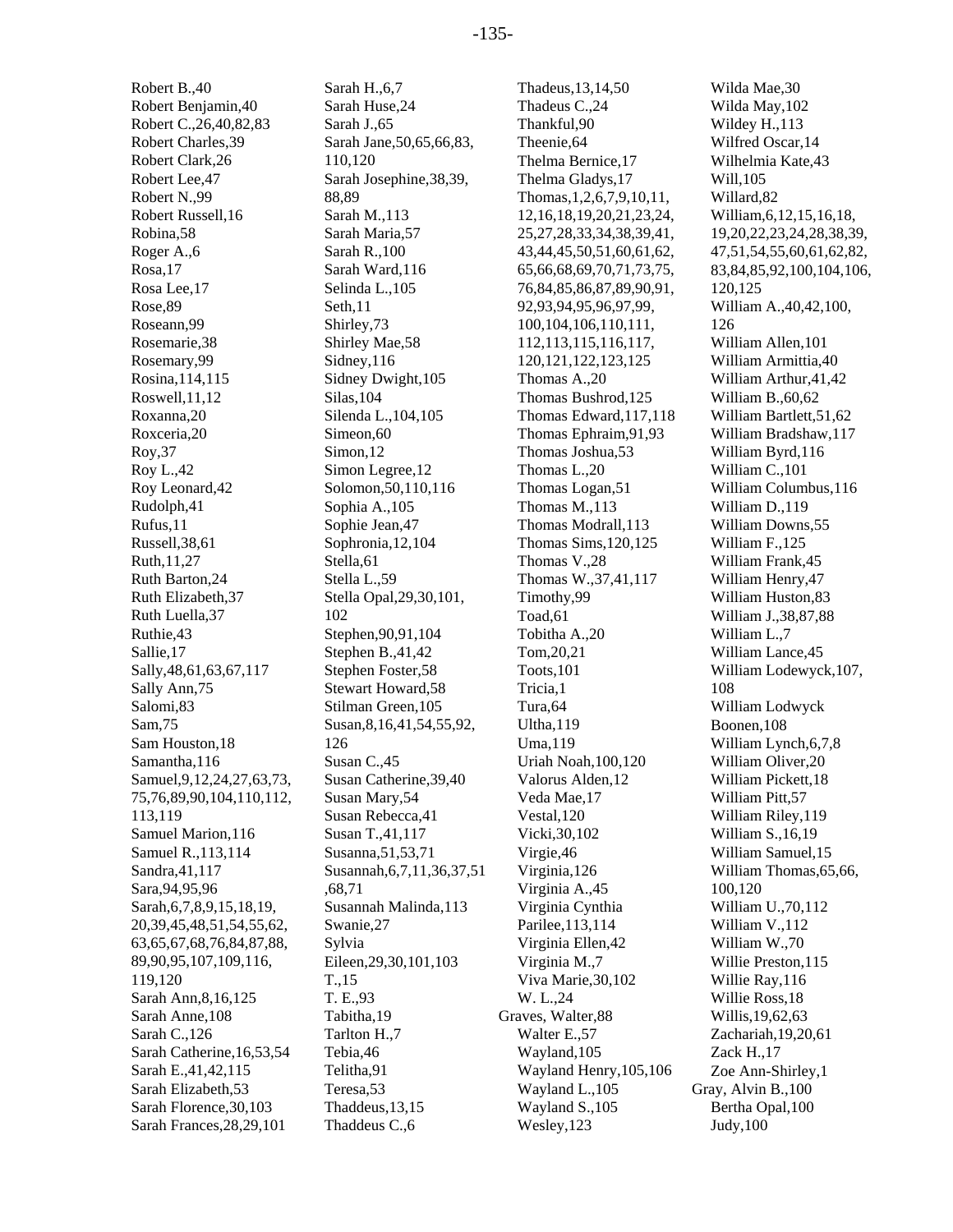Greaves, Agnes,86 Alan R.,8 Alice,34 Ann,8,52,86 Anna,34 Annie,34 Barnett Kenilworth,9 Belle,34 Bessie Keith,9 Caroline,8,9 Catherine,52,85,86 Charles,85 Chloe,52 Christopher,86 Corene,125 Craig,99 Daniel,86 Donna,99 Dryden,52 Edward,8 Eleanor,52 Eliza,33 Elizabeth,8,44,52,86 Emily Beatrice,9 Emily Caroline,9 Emily Molly,9 Enid F.,9 Florence M. C.,9 Frederick Horace,9 George,52 Gilfred,118 Hannis,34 Harley C.,98,99 Harry,34 Helen,86 Henrietta,52 Henry,34 Ida,34 Jack,34 James,52 Jane,8 Jeremiah Adkey,52 Johann Sebastain,51 John,8,33,44,51,52,53, 85,86 John Baptist,52 John Samuel,9 Joshua,52 Keith,99 Lewis,21 Louvenia M.,118 Lydia,124 Lydia Madeline Louisa, 125 Margaret,8,52 Mary,8,9,52,86 Mary Ann,33,34,52 Mary Florence,9

Phoebe,33 Rachel,52 Ralphine,98 S.P.,124 Samuel,9,86 Samuel Fisher,8 Sarah,52,86 Sarah J.,34 Shelton Pamprea,125 Shelton Paul,124 Susanna,52 Susannah,52 Teresa,52 Terry,99 Thomas,44,52 Violet,34 W.F.,124 Will,124 William,33,52,85,86 William F.,124 William T.,124 Green, Farnifold,94,95,96 Hannah,94,95,96 Mary Ann,91 Pollyanna,91 Wilson,91 Greene, Elizabeth,95,96 Farnifold,94,95 Hannah,94,95 Greenfield, Roscoe Bethuel,20 Roxanna,20 Greeves, Robert,28 Greger, Dori,32 Gregory, Anna,68 Benjamin,68 Beverly,68 Eda,68 Edith,68 Elizabeth,67,68 Fanny,67,68 Geo.,15 James,68 James B.,68 Jerish,68 John,68 Keziah,68 Lucy,68 Mary F.,7 Millie,68 Nancy,68 Naomi,68 Philemon,67 Polly,68 Robert,68 Sally,48,67,68 Sarah,67,68 Thomas,68

William,48,67,68 Greive, Barbara,79 David, Jr.,79 Janet,79 John,79 Lillias,79,80 Mary,79 Violet,79 William,79 Greve, Amalie,28 Ludwig,28 Grierson, Melvyn D.,33 Grieve, Ada E.,86 Adam,81 Agnes,79 Alexander,79,81 Archbald,79 Barbara,104 Christian,79 Cleo,86 David,78,79 Dorothy,86 George,103 Helen,78,79,80,103 Isabel,79,81 Isabelle,103 Isabelle Helen,104 Jack,104 James,79 Janet,79,81 Jessie,86 John,81,86,103,104 John Andrew,86 John Robert,86 Margaret,78,79,80,81 Margaret Ann,86 Martin George,86 Mary,103,104 Peter,79,81 Peter, Jr.,81 Robert,79,103 Robert William,104 Sarah,103,104 Thomas,79 Violet,81 Walter,103 Grieves, A.,77,78 Grieves, Adam,76 Austin,76 Brian,77 Carol,77 Clive,77 David,77 David Alexander Wallace,76 Doris,77 Dorothy,77 E.,78

Edward Hunt,77 Emma,77 Ethel,77 Florence,77 Frederick,77 George,76,77 Hannah,77,78 Henry,77 J.,77 Jill,77 John Russell,76 Joseph,77 Kathleen,77 M.,78 Martha Washington,76 Mary-Ann,77,78 Michael,77 Nancy,76 Neil,77 Pauline,77 Peter,76 Phoebe,76 Polly,78 S.,77 Sarah Ann,77 Thomas,77 Thomas Brown,76 Victoria,76 William,76,77 William Thomas,77 Griffith, Jimmie,61 Grive, Agnis,78 David,78 George,78 Helen,78,79 Hellen,78 James,78 Janet,78 Lillas,78 Margaret,78 Mary,78 Thomas,78,79 William,78 Grossemy, Augustine,36 Groty, Franklin M.,42 Virginia Ellen,42 Groves, Elizabeth,19 William S.,19 Guest, Harriet R.,125 Gulli, Anthony Aloisius,87 Elizabeth Mary,87 Frances Violet,87 Frank,87 Grace Maxine,87 Linda Rosalie,87 Rosalie,87 Hagan, John,54 Haig, Andrew,80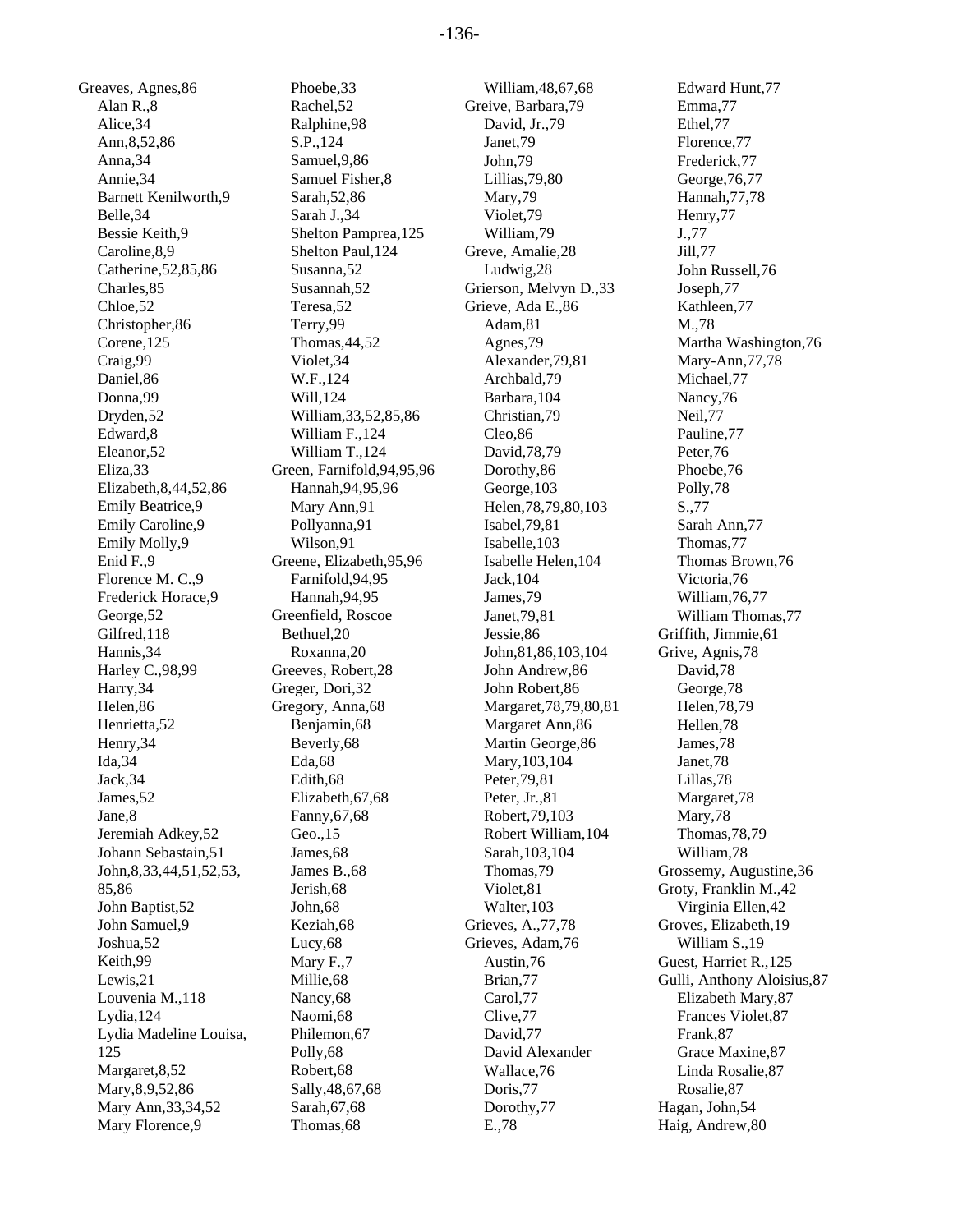Rachell,80 Hale, Arthur Alan,72 Catherine,72 Daniel Frost,72 Edna Marie,51,72 Harriet Isabella,3 Issac Newton,72 Laura Louise,72 Leslie Oliver,72 Luella May,72 Martha Jane,72 Hall, Eilizor F.,40 Eliza,40 John B.,40 Roland,31 Roxy Jane,31 Halverson, Christine J.,32 Hamilton, Mary,120 Hammond, Eliza Luella,12 Hampton, Carolyn Frenchy,47 Haney, Lucille,87 Hanna, Matthew,31 Nancy,31 Hanson, Sarah,19 Hardin, Mattie Belle,65 Harding, Sue,105 Hardwick, Doris,77 Hardy, Anna,82 Harper, Catherine,115 David,115 Nancy C.,115 Harrelson, Callie Jane,46 Emiline,46 George,46 Harriman, E. H.,109 Harris, Rebecca,111 Ruby D.,48 Harrison, Alfred,124 Charles,124 Henry,124 Lydia,124 Mary,86 Thomas,86 Harter, Sarah Ellen,92 Harvey, Margery,28,63,119 Haskins, Elizabeth,52 John,52 Hatfield, John,90 Mehitable,90 Hawthorn, Catherine,69 Elizabeth Ann,69 Harvey Benjamin,69 James,69 John,69 Laura Jane,69 Mary A.,69 Mary Patterson,69

Nancy Ellen,69 Robert,69 Hawthorne, Delila,119,120 Hayes, Eugene,17 Graces Sappington,14 Hays, Marsha,28 Heinbuch, Kim,2 Helbert, Maude,56 Henderson, Augusta,57 Elizabeth,45 Jane,60 Hendicks, Virgil,25 Hendricks, Marian,25,27 Marian Faye,28 Henize, Linda J.,101 Henry, Elizabeth,95 Henson, Emiline,45,46 Hepple, E.,78 Heron, Jane,120 Herron, Dave,120 Nancy,120 Heustess, Jessie A.,115 Hibbs, Elizabeth,76 Hickey, Dixie M.,121 Hicks, Elizabeth Allen,115 Ella A.,115 Emeline,115 James B.,115 John,115 R. J.,115 Royal J.,115 Sarah A.,115 William,115 Hicreth, Nellie,124 Hiden, P. W.,23 Higginbotham, Aaron,6 Clara,6 Hill, Eleanor,71 Elizabeth,68 Leslie,51,69 Richard,71 Hilliker, Bert,29,102 Burton,101,102 Burton Frances,29,101, 102 Ruth,29,102 Hitchcock, Grace,90 Hix, Elijah,115 Georgia A.,115 Hobaugh, Clair,34 Hobbs, William M.,125 Hoeker, Gail,30 Hoffman, Charles Sherman,92 Elmer Edwin,92 Florence,92 Katherine Marie,30,103 Wilma,92

Holcomb, Brent H.,66 Holloway, Nancy,31 Silas N.,31 Holmes, Carol,77 Holt, Helen Honora Hester,31 Hermer,31 Lena Esther,31 Nannie Ellen,31 Nora,31 Rachael,31 Roxy Jane,31 Homan, Edward,75 Hone, Judith,109 Hood, Dora Lena,118 George C.,118 Hattie,100 Horsburgh, Alexander,79 Christian,79 Violet,79 Houck, Sophia,72 Houston, Sam,18 Howard, Mary,95 Sara,95 Sarah,95 Shirley Mae,58 Howe, William W.,44 Howes, Almond,38 Anna Humphrey,38 Isaiah Elmer,38 Isaiah Stillman,38 Josephine Baker,38 Josie,38 Hrenko, Linda,99 Hudson, Minerva,7 Sarah,7 Hudspith, Jill,77 Hughes, Mary Florence,9 Hughs, Susan Mary Florence,9 Hull, Jewel Elizabeth,93 N. L.,93 Hulsey, F.L.,118 Hume, Deborah M.,6 Ellen,16,54 Robert Franklin,16,54 Hunt, Bette,74 John,75 Sarah,19 Hunter, Catharine,81 Elihu Whitfield,113 Elizabeth,81 Jane,81 John,81 Katharine,81 Margaret,79,80,81 Susannah,113 Thomas Brown,81

Violet,81 William,79,80,81 Hurie, Joshia,69 Nancy Ellen,69 Hursey, Mary Etta,67 Sidney,67 Hurst, Alice,50 Luta,50 Robert,50 Huse, Ruth,24 Hush, Florence,78 Joseph,78 Mary-Ann,77,78 Polly,78 Hutchison, Acre,61 Maggie,61 Margaret,61 Ibbotson, Elizabeth,86 Joseph,86 Ingham, Elizabeth,10,11 Thomas,10,11 Inlow, Brenda,114 Ireland, John,54 Irving, Mary,103 Israel, Michael,8 Sarah,8 Ivey, Annie Belle,47 Elmer,47 Henry Marshall,47 James Edward,47 Mollie Jane,46,47 Ramona,47 Simpson,46,47 William Oscar,47 Jackson, Andrew,91 Dell Anna,106 Elizabeth,17 George Fletcher,24 John,7 Margaret E. B.,6,17 Ruth Barton,24 Sophie Jean,47 Susannah,7 Telitha,91 Walker,47 Jacobson, Margaret Ann,86 Maurice,86 Jaeckel, Eve,60 James, Catherine Tanner,6 Janes, Catherine,13,15 Fred,15 Janis, LeNelle,51 Jeffries, Mahala B.,93 Jensen, Sarah,31 Jepsen, Dorothy,86 Jillson, Clark,10 Johnson, Caroline P.,14 Charles Calvin,51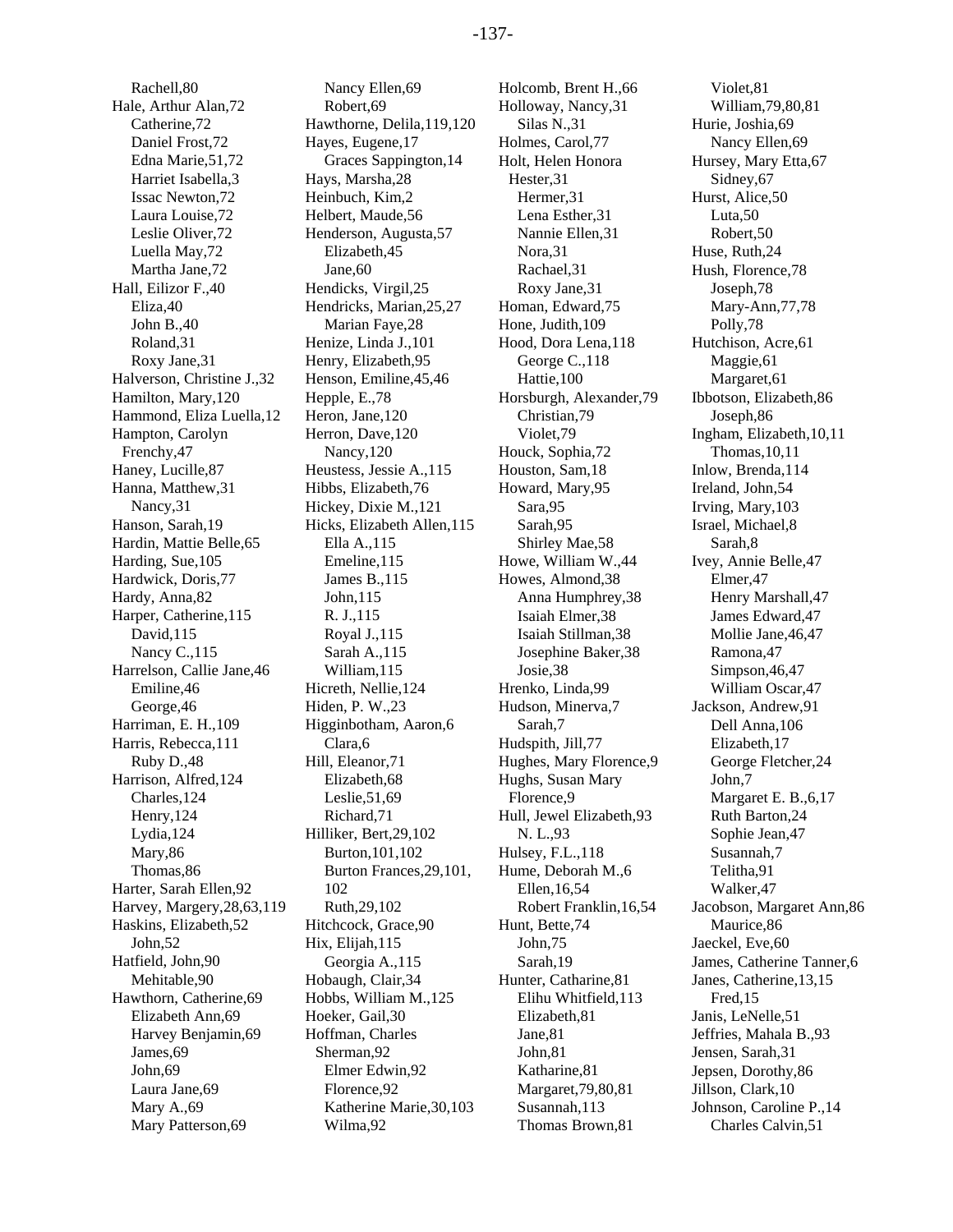Eliza Jane,12 Elizabeth Jane,12 Joyce,98 Kendall George,30,102 Leta Ann,32 Martha C.,125,126 Norman Magnus,32 Uriah,12 Wilda Mae,30 Wilda May,102 Jones, Anne Wait,21 Betty Mae,87 Bonnie Grace,87 Charles R.,87 Ernest Willie,87 Grace Maxine,87 Jane,87 Joan Elizabeth,87 Louisa,106 Patricia Ann,87 William Anthony,87 Jordan, George R.,53 George Ryder,51 Mary Ann,51 Susanna,51,53 Justice, Elias,96 Karpp, Stella L.,59 Kean, Julia,109 Kell, Susan Ann,50 Kelley, Mary Ann,37 Nathan Bangs,37 Olive,37 Kelly, Dorothy Mae,30,103 Robert,30,103 Kennedy, Alexander,12 Maria,12 Kerby, Benjamin,103 Mary,29 Samuel,29,101 Sarah Frances,28,29,101 Sylvia Eileen,103 Kerr, Janet,78 Margaret,81 King, Betsy,60 Carla Lee,32 Elizabeth,60 James Russell,32 Karen,58 Kingsley, Mary,99 Kirby, Allipa,61 Jane G.,27 Kirchner, Gemma Jean,32 Helen Gertrude,32 Walter Herman,32 Knee, Eleanor,118 Knight, Doc,124 Madeline Sophroney,124 Koch, Caroline,76

David,77 Edith Mae,77 Edna,76 Fredrick,77 Gladys,76 Josephine,77 Lora,77 Martha,77 Mary Elizabeth,77 Rudolph,76 Victoria,76 Willard,77 William,76,77 Kochert, Matilda,70 Koehler, Amalie,28 Kolber, Herman,89 Lilliam,89 Koon, Ida Mae,125 Kottmeyer, Carolyn J.,87 Krause, Richard Lee,6 Kuenhold, Sue,93 Kuykendall, Martha Pauline Augusta,42 Labargar, Mary E.,45 Lafargue, Marie Antoinette,35 Laird, Elim,126 Elizabeth B.,6,18,125, 126 Herbert Lloyd,104 Lizzie,126 Marjorie Jean,104 LaMarche, Daisy Mae,105 Loria Joseph,105 Lancaster, Chloe,52 Lancy, John,75 Lang, John Rufus,66 Polly,68 Sarah Frances,66 Larson, Bettijane,6 Lassiter, Addie,65 Ernest,65 Gentry Thomas,65 Isa,65 Jennie Norma,65 Lloyd,65 Lonnie Burton,65 Lydia,65 Mattie Belle,65 Pirenah,64,65 Rufus,65 Thomas Postell,64,65 Latane, Lawrence,27 Laurie, Agnes,76 Lawhorn, Maxine,45 Lawrence, Martha,62 Laws, Nancy,68 Lawson, John,61

Lula,61 Leak, Catherine,15,54 Ralph,15,54 Leake, Susan,16,54 Leatherbury, Comfort,70 Perry,70 LeCorbusier, Mr.,123 Lecraw, Ebenezer,75 Lee, Clementine,24 Elizabeth,68 William Parrott,24 Leek, Julia,33 Lehman, Clayton Gilbert,37 Harriet Garlock,37 Rebecca Agatha,37 LeMaster, George,75 Leo, John A.,28 Letson, Sandra,41,117 Lewis, Cliff,33 Eliza Ann,37 Frances Byrd,116 Herman,37 Linda Lorraine,33 Mary,19 Tillman,19 Lincoln, Joanne,55 Linn, Mahala,72 Mary Ellen,72 Matilda,69 Phillip Edmond,72 Lirochon, Fernande Juliette Gabriele,36 Lisco, Martha,115,116 Lisko, Martha,110 Loafman, Pattie Susan,94 Locke, Augusta,57 Sarah Maria,57,76 William,57 Lockhard, John,56 Lockhart, Abigail,31,56 John,31 Logan, James Wesley,45 Mary Elizabeth,45 Thelma Bernice,17 Long, Angela P.,77 Norman,77 Pauline,77 Lonsdale, John,77 Kathleen,77 Look, Lydia,60 Loomer, Cecilia,82 Love, Robert,68 Thomas,68 Lovett, Mary,95 Sara,95 Sarah,95 Lower, John,15 Loyal, Frank A.,56

Priscilla,56 Rosella,56 Rosie,56 Loyd, D. T.,93 Lucas, Amy,65 Ivalee Florence,29,30, 101,103 Luck, Caroline,63,64 Ellis,64 Estella,64 Mishea,64 Noah,63,64 Queen Ann,64 Stella,64 Willis,64 Lunceford, Adrian,30 Adrian F.,103 Mary Ileen,103 Mary Ilene,30 Lupo, Carrie Lee,46,47 Effie Lee,47 Margaret,47 Phillip Crosby,46,47 Luther, Amy,65 Angeline,64,65 Asa,64,65 Crissie Belle,65 Elizabeth Ann,63 Elzavan,64 Harris,63 Harrison,63 Hillary,63 Hillery,63 Jacob,63 James,63 Jane,63 Josiah,63 Junie,65 Lena,65 Louisa,63 Margaret,63 Martha,63 Mary,63,64 Mary Ann,63,64 Mel,64 Melvina,64 Minerva,64 Nancy,63 Rachel,63 Roy,65 Sally,63 William,64 Lynch, Eleazer,75 Elizabeth,7 Lynn, Sarah,19 Mackey, Hannah,39,40 James,40 Littleton,39,40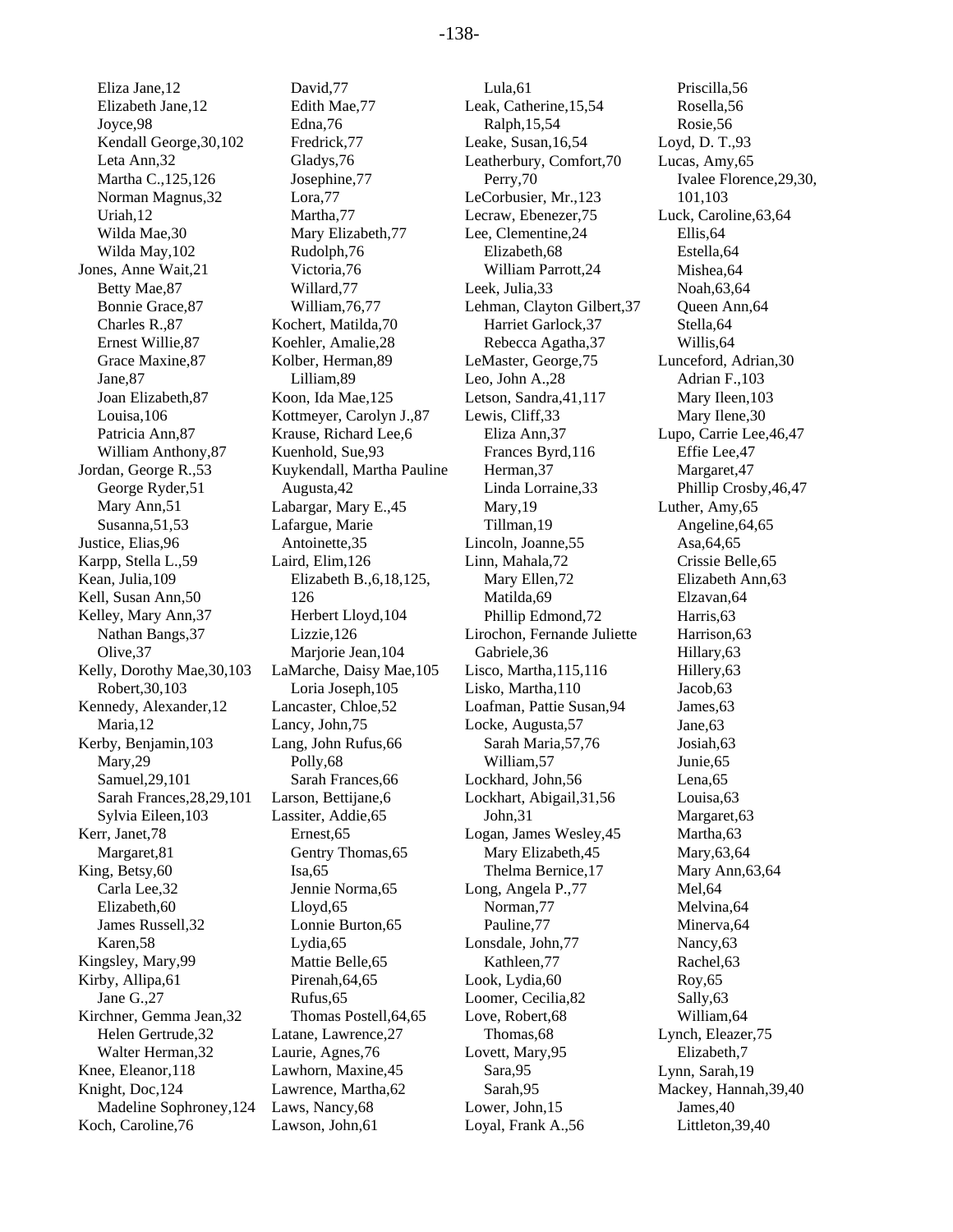Macrae, Bruce F.,1 Laura Belle,1 Madden, George,22,23 Nancy,22,23,24 Mahan, George A.,106 Julia B.,106 Manalio, Nancy,27 Manes, Jenny,45 John Lorenzo,45 Katheryn Virginia,45 Mann, Frances,118 Paxton Ray,118 Manning, Keziah,92 Mansfield, Ethel,58 Herbert,58 Myrtle,58 Marlowe, George,39 Margaret,39 Marshall, George Washington,45 Mary,79 Virginia A.,45 Marszalkowski, Wladislawa,36 Martin, Sarah,48 Mason, Frances,48 Nathaniel,48 Massingham, E. M.,78 F.,78 Hannah,77,78 M.,78 Mary,78 S. A.,78 Thomas,78 W.,78 Masters, Mary,52 Matava, Jophn,105 Julia Janet,105 Mary E.,105 Mathison, Christian,79 Matthews, Linda,87 Sarah,11 Mattingly, Benjamin,54 John,54 Maria,15,54 Susan Mary,54 Maurice, Pamela,73,76 Mawyer, Elizabeth,8 Maybee, Margaret,56,57 Mayfield, John Nicholas,48 Sarah Louisa,48 McCarron, Vicki,118 McClain, Gus,18 Gus Ripley,18 Hollie Golden,93 Orville Graves,18 Thelma,18 Willie Ross,18

McClendon, Demmy,112 McCollough, Mollie,17 Tom,17 McCool, Anna Orvis,106 Leslie Everett,106 McCormick, Anita Marlene,32 McCoy, Lovena,43 Lovena V.,45 Samuel,125 McCrory, Ann, 113 John,113 McDaniel, Daisy Bell,47 Vernon Simpkins,47 McDannald, Mahala,72 McDonald, Gemma Jean,32 H.,32 McDowell, Buddy,61 Jimmie,61 McElhandy, Benny,33 Linda Lorraine,33 McElroy, Nancy,70,112 McEuen, Hester,28,101 McFadden, Elijah Hyatt,105 Olive Virginia,105 Sue,105 McGee, Louvenia,118 McGovern, Louesa Virginia,72 Luella May,72 Malinda,72 Patrick,72 Phillip,72 McGraw, Ida,34 McGrudder, Nancy,31 McHaney, John J.,33 Linda Lorraine,33 McHolland, Opal Ruth,104 McInnis, Jannette,47 McIver, Eleanor,95 McKay, Serenah,17 McKenna, Blanche,59 McKey, Hannah,39,40 Littleton,39,40 McKnight, Lee Graves,51 McLarty, Elizabeth Jane,70 McLaughlin, Gene,85 McMartin, Donald,75 McNair, Madeline Louise,30,102 Mary,115 Paul J.,30,102 McNulty, Mary E.,105 McVay, Ruth Luella,36,37 Meade, Mary,57 Medley, Catherine,15,54 John,15,54 Medly, John,15

Meert, Ann,108 Joseph,109 Joseph Michael,108 Maria Theresa,109 Sarah,109 Sarah Anne,108 Sarah Atwood,109 Melanathy, Rose Ann,92 Meldram, Ruth,27 Melvin, Sarah,88 Merriman, Lucinda Ann,16 Meyer, Blanche Elizabeth, 51 Frank,51 John Conrad,51 Mary Ann,51 Mathilda,51 Middleton, Anna,29,101,102 Miles, John,53 John William,55 Sarah,53,55 Miller, Bob,120 Edward,116 Elizabeth,70,120 Francine,75 Penelope,112 Rhoda Ester,116 Mills, Harriett Elizabeth,71 Minnikenat, Sadie,106 Mirtell, Bernellah,101 Bernellah Burton,101 Mitchell, Eleanor,113 Moab, Sarah,18 Mode, Jennifer,103 Moffett, Lucy,68 Moody, Elizabeth,68 John,68 Larry,33 Mary,33,68 Moor, Aramiah,19 Moore, Eugene E.,25 Geraldine,25 Nancy,118 William,22 Morel, Josephine Catherine,35 Morgan, Maude Lorena,61 Sarah,89 Morrie, Joel,30 Morris, Ann,71 Dabney,71 F.,78 George,51,71 Hannah,71,72 Harriett Elizabeth,71 Louesa Virginia,72 Mary Elizabeth,29,30,101,103

Nancy,30,31 Polly,71 Richard G.,71 Richard Graves,71,72 Robert Lee,30,103 Sally,71 Sam,29,30,101,103 Sarah,71 Susan,71 Susanna,71 Susannah,51,71 Tandy,71 Tandy Graves,71 Morrison, Agnes,82 Elizabeth,82 George,38,82,88 James,80,82 Joan,80,82 Margaret,82 Sally,38,88 Sarah,38,39,87,88 Morton, Helen,86 Thomas,86 Mosley, Susan,7 Moss, Mary Nelson,51 Motte, Jno W.,66 Mozer, Mahala,72 Muir, Isabelle,103,104 William,104 Muirhead, Elizabeth Donaldson,80 Helen,79,80 James,79,80 James Nobel,80 Jean,80 John,80 Violet,80 William,80 Munroe, Cleo,86 Murphy, Hannah,71,72 Murray, Nancy,51 Murrell, Milly,7 Musgrove, Polly,71 Myall, Barbara,120 Myrtle, Berilla,101 Berilla Burton,101 Nashlund, Ada E.,86 Naslund, Charles,86 Emma,86 Neely, Joseph,22 Neighbors, Frances,40 Nelson, Chloe,44 Elizabeth,44,52 Joshua,44,52 Juanita E.,32 Lancelot,44 Mary Ann,44 Seneca,44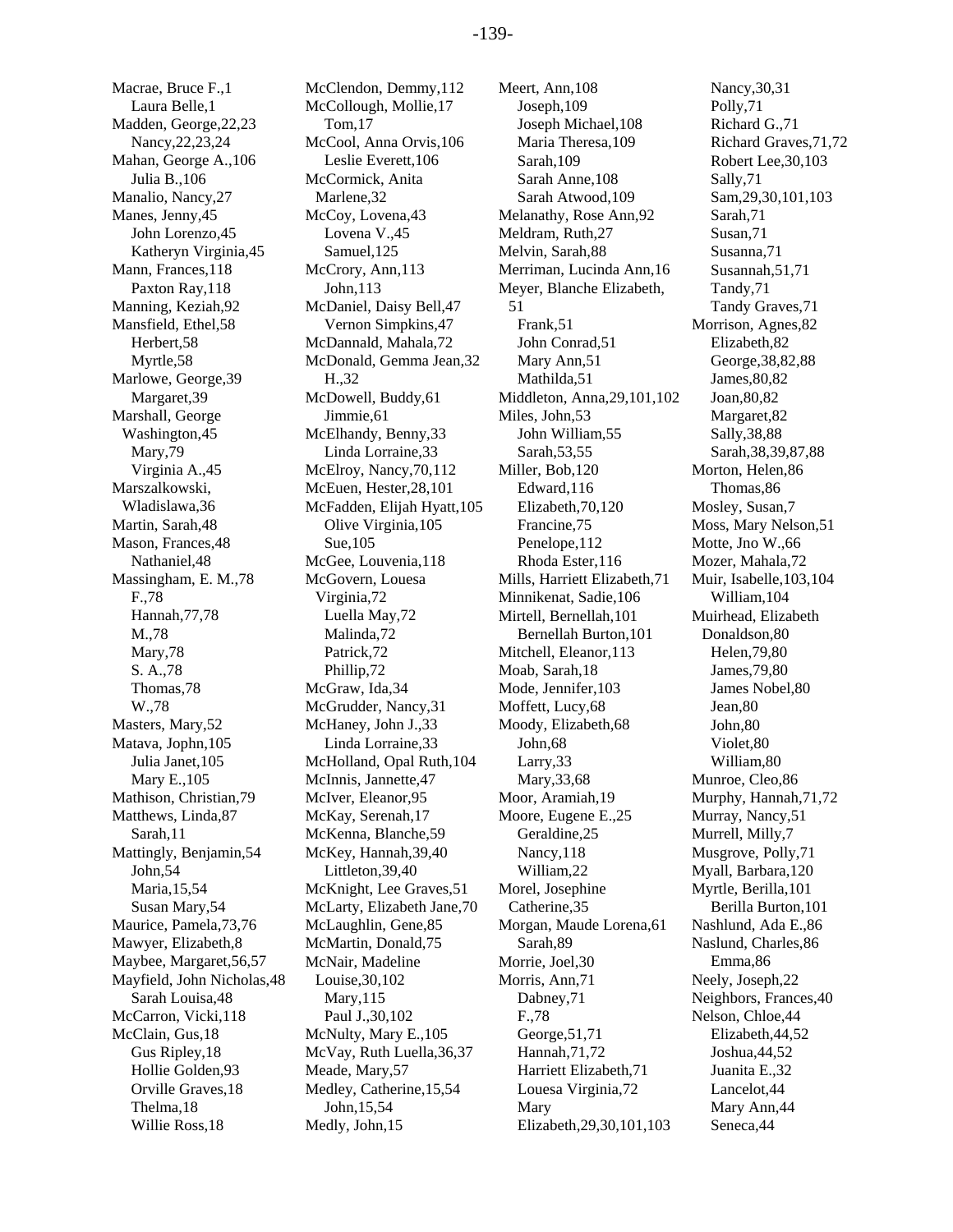Senecca,52 Nesbit, John,39 Sarah,39 Newberry, J. T.,17 Jewell,17 Newling, Catherine,13 Henry,13 Newton, Rachel,90 Nichols, Dorcas,38,88 Nicholson, Stella Opal,29,30,101,102 Nickels, Doris,118 Nickolson, Carolyn,125 Nielsen, Betty,122 Esther,122 Robert,123 Niles, Ellyne Marsh,105 Nixon, Mary,94 Richard,94 Nobel, David,80 Janet,79 Robert,79,80 William,79 Nobile, Sarah,53 Noble, Sarah,15 Sarah Catherine,16,53,54 Norris, Gary,33 Linda Lorraine,33 O'Brien, William,19 O'Conners, Gemma Jean,32 O'Connor, Bonnie Grace,87 Kris Karl,87 O'Dea, Danny,51 O'Rourke, Margy,37 Marjorie Joan,37 Timothy J.,54 Odette, Mary,104 Ogg, Elvin,51,90 Eva,90 Lyle,90 Mary Ellen,90 Wanda Clara,90 William,90 William Arthur,90 Ogilvie, Sarah,113 Olfers, Betty Jane,125 Oliver, Virginia M.,7 Olson, Ernest E.,103 Ernie E.,30 Geraldine,30,103 Osburn, James,40 Mary,40 Osterhout, Elizabeth,1,89 Ott, Catherine,69 Saul,69 Owens, Adeline,7 John,7 Robert J.,101

Packard, Lucinda,60 Page, Kenneth E.,1 Paine, Elizabeth W.,116 Palmer, J.B.,124 Parker, Anna,82 Annie,105 Carla Lee,32 Daisy Mae,105 Edmund,75 Elizabeth,82,104 Ernest Wesley,105 George Kenneth,32 Gertrude,105 L.,105 Lucy,82,83 Luna V.,105 Lura,104 Major Nathaniel,82 Maynard Lucius,105 Miriam,82,84,85 Parsons, Hannah,11 Partin, Jo,29,102 Paschall, Eliza,113 Elizabeth,113 Patek, Philippe,3 Patrick, J. Ronald,82 Mary,61 Ron,82 Patterson, Andrew Jackson,56 Carrie L.,56 Charles L.,56 Cobbler,56 Doretty,56 George W.,56 Hulda Rebecca,56 James Edward,56 John Alford,55,56 Juretta,56 Marada,56 Mary Delilah,55 Mary Jane,56 Matthew,56 Maude,56 Newton,56 Pat,55 Priscilla,56 Rady,56 Rose,56 Rosella,56 Rosie,56 William N.,56 Winnie Victoria,56 Patton, Carrie L.,56 Paver, Robert L.,90 Pearce, Adam,120 Ony,120 Sarah,28

Pearcy, Mary,29,101 Pearson, Wilma,92 Peck, Philetus D.,104 Sophronia,104 Pedrick, Elijah,75 Pegues, Claudius,111 Husband,111 Lipham,111 Wise,111 Pehrson, Shirley,12 Pei, I. M.,123 Pennington, Amanda Augusta,42 Gussie,42 Parthenia,117 Warren Lee,42 Perkins, Amos,92 Anne E.,92 Benjamin Harrison,92 Die Damary,92 George,92 Hardy G.,92 Hardy Graves,92 Jacob,92 James Monroe,92 Joannie,92 Joshua,92 Keziah,92 Kizzie DeLaine,92 Perkins, Mary,92 Nancy,92 Nancy Ann,92 Rose Ann,92 William,92 Perry, Marjorie Howes,37 Peters, Nancy,120 Peterson, Alice H.,50 Philippe, Patek,2 Phillips, Adaline,120 Ethel,70 John,120 Louisa,120 Pickard, Anthony,10 Blanche,10 D.D.,10 Gabriel,10 Grover,10 H.L.,10 Hiram G.,10 Imogene,10 Irving,10 John,10 Lena,10 Leslie,10 Pierce, Adam,120 Emeline,120 John,120 Louisa,120

Lydia,120 Melvin,120 Nancy,92,120 Ona,120 Oney,120 Ony,120 Thomas,120 William,120 Pig, Mary J.,41 Pigg, Mary J.,41 Pizzini, Joseph,125 Poindexter, Nellie,118 Polito, Evelyn,2 Pollard, Ladonna,98 Pool, Ann,70 Powell, Doris,47 Poynton, Ann,86 Pratt, Rachel,12,85 Preston, Florence Isabel,3 Pretshell, Margrat,78 Previtte, Bette,66 Elizabeth,66 John W.,66 Mary Hulda,66 Sis,66 Pritchard, William,112 Pritchett, Betsy,112 Proctor, John,74 Pryor, Barbara Ann,58 Ilda,58 John Lewis,58 Laurel Mae,58 Lewis,58 Lewis Aldice,58 Puckett, Susan C.,45 Wiley,45 Purvis, Charles L.,50,65 James Francis,66 Jim,66 John William,66 Lela Aileen,66 Lucy Pearl,66 Martha Elizer,66 Mary Hulda,66 Nancy Elizabeth,66 Oscar Phillip,66 Roxie,66 Sarah Frances,66 Sarah Jane,50,65,66 Sis,66 William A.,50,65,66 William James,66 Putnam, John G.,26 Ramadge, John,79,80 Lillias,79,80 William,80 Ramidge, John,80 Rand, Levi,12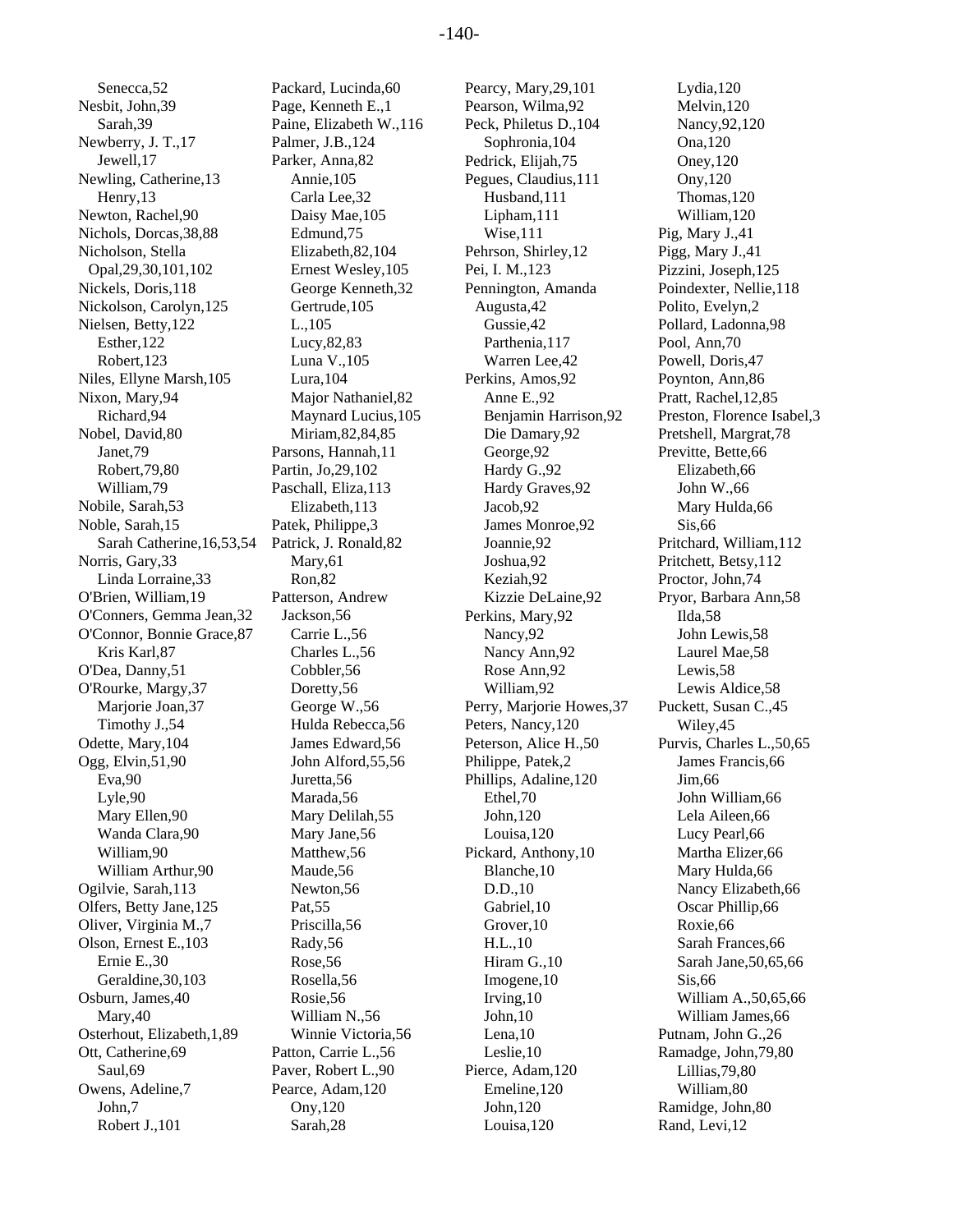Rachel,12 Randolph, Marada,56 Rady,56 Ransom, Caroline E.,20 Sandrus Adlo,20 Ratcliff, Ethel,18,19 Ray, David L.,16,54 Dennis,33 Georgia,104 Mary Alona,33 Sarah Ann,16,54 Worth,67 Reddy, R. A.,66 Reeves, Hezekiah,53 Maria Pamelia,112 Prior,112 Remadge, Andrew,80 David,80 Helen,80 Margaret,80 Remick, Sarah,107 Renkert, Sue,34 Reynolds, Florence,78 Rice, Carolyn,106 Eliza Ann,106 Henry,106 Ira,106 Lois,106 Louisa,106 Silas,106 Titus,106 Rich, Anna,82 Daniel,82 Richardson, Betty Mae,87 David Lee,87 Richburg, Bama,115 Mary Alabama,115 Perry,115 Richford, East,104 Elva,104 Elvira,104 Rickard, Mary Catherine,69 Peter W.,69 Rickey, John,22 Riggs, Cassandra,7 Ritchie, Emma Jane,60 Rivers, Donald E.,6 Robbins, Isaac E.,37 Mehitable Maria,37 Rufus M.,37 Susannah,37 Roberts, Rosemary,99 Robertson, Marjorie Newkirk,67 Robeson, Annie Elizabeth,67 Robinson, Allie,17 Alona May,32,33

Amarilla,90 John Crosby,90 Mary Ellen,90 Roderick, Linda,87 Rodgers, Alice,34 Ann,34 Anna,34 Anne,34 Sarah,34 Rogers, Ann,34 Anna,34 Anne,34 Elizabeth,60 Elizabeth Ann,60 Harriet,61 William A.,61 Rogge, Caroline,76 Rooks, Betty,118 Carrie,117,118 Dunaway,117,118 Eleanor,118 Frances,118 John Dunaway,118 John Needam,118 Ned,118 Rose, Hannah,11 Rhoda,11 Rosenbaum, Patricia Ann,87 Ross, David,87 Phyllis C.,86 Phyllis Jeanne,87 Sam Houston,18 Rottow, Sallie,17 Royce, Benedict,106 Esther,106 Lois,106 Silas,106 Roys, Carolyn,106 Ira,106 Rozalis, John,34 Violet,34 Rozier, John,71 Runkle, Gertie,100 Rush, Eleanor,19 Nellie,19 Nelson,19 Russell, Agnes,76 Alexander,80 Barbara,80,81 Catherine,115 David,80 Elizabeth,16,54,80 Isabel,79,81 Isabella,76 Janet,80 Joan,80,81 John,76,80 Lillias,80

Linda Lorraine,33 Margaret,79,80 Paul,16,33,54 Rachell,80 Thomas,79,80 Rutland, Blake,48 Martha,48 Mary,48 Patsy,48 Polly,48 Ryals, Rodney J.,115 Salmon, Betty,118 Samson, Carolyn,106 Sandridge, Michael,18 Sangster, Harriet Jane,117,118 Sawyer, Thomas Pennington,73 Schaumann, Casper,89 Helen,89 Schmid, Joanna,72 Schmidt, Mary Marie,72 Schofield, John D.,69 Scholars, John,111 Scholfield, Bessie Joan, 30,103 Orren G.,30,103 Schwantz, Harry,62 Mary Fleeta,62 Scott, Agnes Thelma,57 Esther Irene,34 Naomi,68 Walter,34 Scruggs, Amanda L.,114 Scurlock, Molly Jane,29,101 Seal, Rayedene,6 Sealey, Mary,47 Sears, Anna,55 Eliza Philna,60 Selfridge, Love,83 Samuel,83 Seme, Marie Jeanne Colette,35 Sessions, Joannie,92 Shackleford, Francis,94 Shaddock, Ada,77 Sheicich, Mary Ann,102 Shelby, Helen,15 Helen A.,16 Shepardson, Linda Isobel,87 Shine, Daniel,95 Daniel W.,95 Danile,96 Eleanor,95 Elizabeth,95,96 Francis,94,95,96 Hannah,95 James,95

John,95 Mary,95 Sarah,95 Thomas,95 William,95 Shockley, Doris,101 Sholars, David,112 Jane,112 Shrum, Alice,34 Shumaker, Rebecca,123 Shumate, Rebecca,41 Susan Rebecca,41 Shustrum, Emma,86 Sibley, Nellie,59 Sidwell, Donald,30,103 Perlina Jean,30,103 Sigley, Lee Anne,51 Simmons, Martha,116 Simpson, Fenwick,77 Florence,77 Henry,77 Robert,77 Thomas,77 William,77 Sims, Amy,21 Ann,23,24 Elizabeth,21,23 Rebecca,23 Thomas,21,23 William,23 Zechariah,21,23 Singer, Ernest John,77 Mary Elizabeth,77 Singleton, Spiers,96 Slater, Leslie,51,69 Small, Ella May,43 Nellie Kay,43 Walter Ray,43 Wilhelmia Kate,43 Smith, Abraham,125 Brenda,114 Daniel,90 Earl,101 Elizabeth,44 George,44 Gwendolyn,101 Hannah,31,57 Helen Jean,59 Hugh Earl,77 John Graham,59 Joseph,57 Lena Esther,31 Leonard Samuel,118 Lydia Robertson,118 Martha,77 Mary,14,113 Mary Ann,57 Missouri,115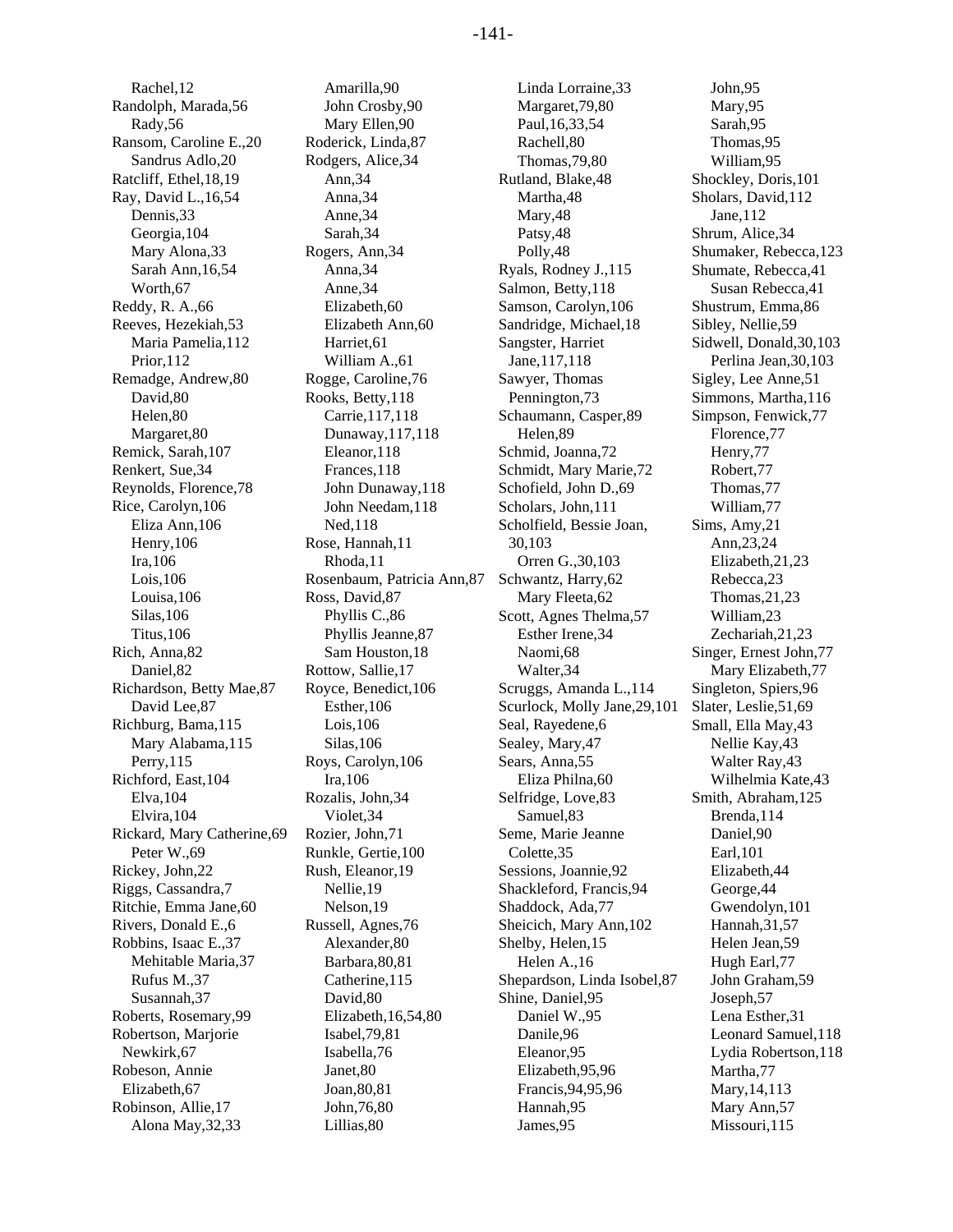Ralph E.,31 Sarah,90 Toots,101 Smithwick, Hannah,94 Snodgrass, Adliza,24 Betsy,24 Elizabeth D.,24 Samuel,24 Snook, J. S.,19 Snow, Jabez,84 Snowdon, Myrtle,58 Somers, Caroline P.,14 Florence Viola,14 James H.,14 Sonnenberg, Dianna Lee,32 Sorrell, Die Damary,92 Sower, John,15 Spaker, Rebecca Agatha,37 Spears, Adeline,7 Ann,7 Dickson,7 Elizabeth,7 Hudson,7 Hudson J.,8 John,7 John M.,7 John W.,7 Lucinda,7 Mariah,7 Minerva,7 Nancy L.,7 Queen,7 S. E.,7 Samuel C.,7 Sarah,8 Susan,7 Thomas,7 William J.,7 Willis J.,7 Speer, Margaret,120 Spelman, Elizabeth,11 Spencer, Amy,62 Anny,62 Catharine,70 Lora,77 Robert,70 Wilhelmia Kate,43 Spooner, Mary Julia,1,39,88,89 Sprenger, J. B.,123 Sprigg, Sarah,28 Spurgin, Bobbie,2,25 Larry,2,25,97,117 Spurlock, Molly Jane,102 Stamper, Jackie K.,41 Standage, Margaret,52 Thomas,52 Stanley, Sally,58

Stanyard, Annie,34 Starbuck, Elizabeth D.,28 Starnes, Ebeneezer,23 Mary Ann,23 Rebecca,23,24 Stephen, Alexander,104 Coreinne,104 Isabelle Helen,104 Marjorie Jean,104 Mary,104 Opal Ruth,104 Walter Glenn,104 William,104 William Donald,104 William Ralph,104 Stephens, Flora J.,60 Stern, Gladys,76 Steuirt, John,78 Stewart, David,78 Donna,2 Elizabeth,78 Helen,78 John,78 Thomas,78 Stewarte, Hellen,78 John,78 Stewirt, Hanni,78 Jenet,78 Stiles, Fanny C.,60 Stockwell, Harlyn,33 Linda Lorraine,33 Stogdill, Alta,30,102 Stone, Ann,84 Elizabeth Ann,53 William,71 Strickland, Catherine,40 Eilizor F.,40 Elisha H. J.,39,40 Elisha Wilson,40 Eliza,40 James,40 James Asberry,40 Jane Emoline,40 John Mackey,40,41 Mary A.,40 Susan Catherine,39,40 Thomas Jefferson,41 Strider, Christine,64 Dorothy,64 Enoch J.,63,64 Flora,64 Isiah,63,64 James,64 Lucy,63 Mary,63 Parthinia,63,64 Sarah,64 Walter,64

Strong, Kathryn Ann,32 Stuyvesant, Elizabeth,109 Peter,109 Suder, Edna,76 Floyd,76 Suits, Adelaide May,10 Alice,10 Charles N.,10 Daniel D.,10 Ella,10 Imogene,10 Lillie Belle,10 Norris G.,10 Rebecca Ann,10 William W.,10 Sullivan, Louis,123 Swanson, Mary,51 Nathan McGuire,51 Sweeney, Malinda,112 Sweet, Adaline,42 Sweet, George,41,42 Luella,42 Sarah E.,41 Sarah J.,42 Susan,42 William,42 Swithin, George,9 Jane,9 Ruth,9 Tade, Carol,30,103 Robert,30,103 Tallman, Bryce Laverne,30,103 Martha Ann,30,103 Tanner, Catherine,13 Taylor, A.,77 Barbara,69 Barbara M. J.,69 Helen,69 Henry,69 Henry Beason,69 John,69 John R.,69 Mary Catherine,69 Mary Patterson,69 Matilda,69 Nancy Ellen,69 Teal, Annie Elizabeth,67 Benjamin,67 Benjamin Thurman,67 Christopher Wesley,66 Clara,66 Clarajane,65 Clarinda,66,67 Clary,66 Eliza,67 Elizabeth,67 Eugene T.,67 Hattie,67 Jo,67 John Wesley,67 Lewis Perkins,67 Lola Irene,67

Marjorie Newkirk,67 Martin Luther, 67 Mary Etta,67 Ophelia,67 Pauline,67 William Mallory,67 Teverbaugh, Malinda,72 Thacker, Katherine,28 Thair, Betsey,28,104,106 Thayer, Adelaide,64 Kindrick,63,64 Martha,63,64 Queen Alice,64 Thomas, Bradford Brown,118 Cathy E.,90 Edna,118 Thomason, Misty L.,76 Thompson, Emily Heath,51 Thorn, Edna Marie,51,71,72 Stanley Alan,72 Thornburg, Lydia,65 Thornell, Clara Belle,12 Thrash, Rosa Lee,17 Thrift, Mildred P.,41,117 Tibbals, Doritha,11 Tidwell, Henry Taylor,92 Kizzie DeLaine,92 Tiesse, Marie A. C.,35 Marie Anne Claudine,35 Tisdale, Lilla,115 Tombs, Adelia,94 Toms, Alexander,7 John,7 Nancy,7 Sarah,7 Toomey, H.,73 Torrey, Clarence Ammon,90 Trainer, Joe,62 Trask, Abigail,56 True, Ann,61 Russell,61 Trunick, April,62 Trusty, Sarah R.,100 Tucker, Amy,62,63 Martha,62 Nathaniel,62 Nicey,124 Thelma Gladys,17 Tucket, Witt,17 Turner, Adaline Susan,7 Alonzo F.,60 Archie,46 Aurelia,60 Betsy,60 Boyd,46 Cora,46 Dora Mae,68 Eliza Philna,60 Elizabeth,60 Emma Jane,60 Fanny C.,60 Flora J.,60 J.,7 Jane,60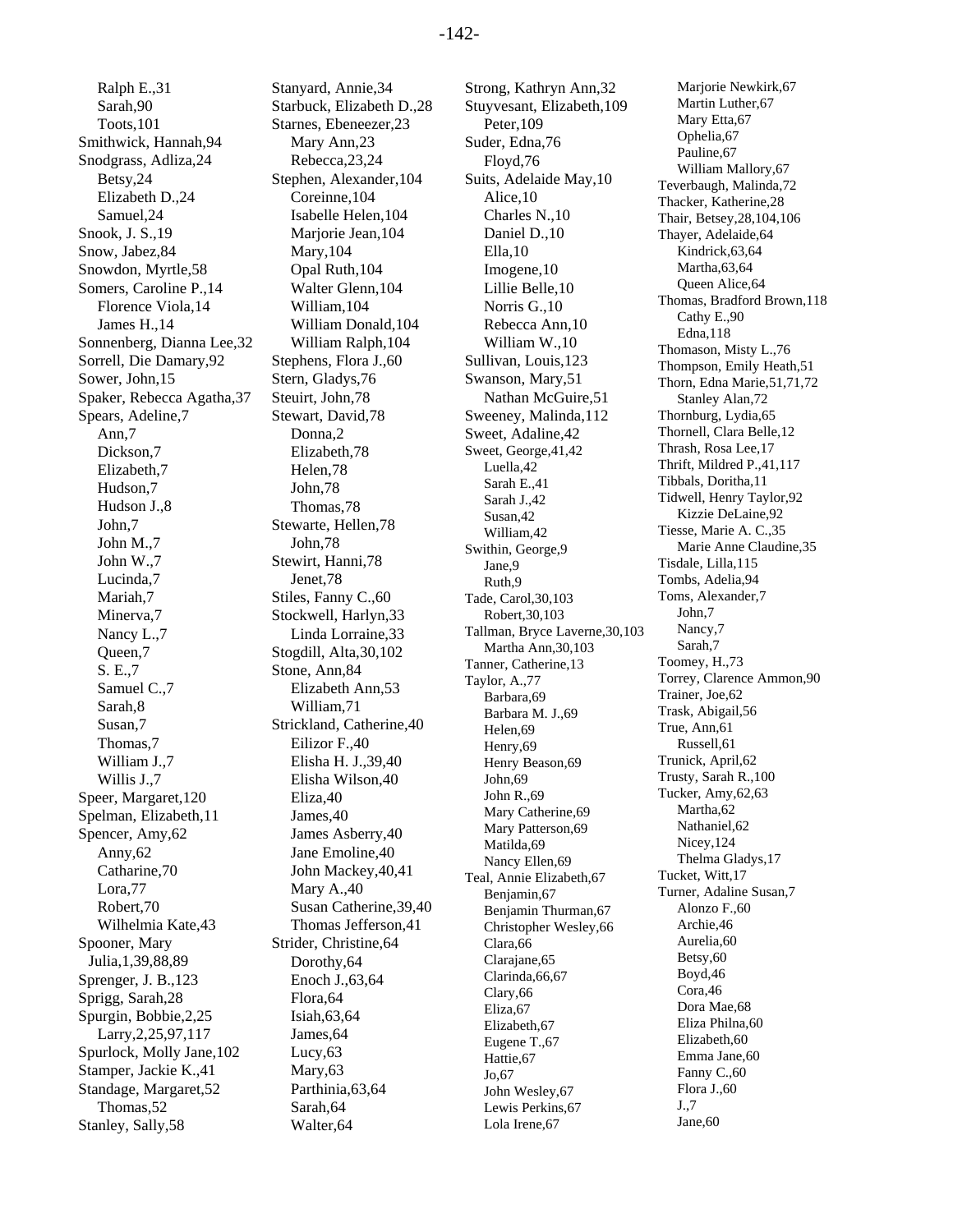Tyler, Charles,119 Lizzie,24 Gordon Haines,59 Sarah,113 Tyra, Gillam,120 Wendell G.,24 Helen Jean,59 Susannah Malinda,113 Tyrey, Gillam,120 Wallace, Agnes,82 Wheeler, Susannah,37 Wolz, Juanita,30,103 Ullman, Helen S.,89 Ann,82 Whitcomb, Jane Louisa,106 Woodcock, Sue Ellen,73 Vait, Annie,105 Nancy Elizabeth,66 Whitcomb, Jennie,106 Woods, Edna,14<br>
Valentine, Evelyne,59 Walters, Carol Lynn,32 John T..106 Woodward, Sara Van Auken, Mary Edith,89 Catherine,72 White, Carla Lee,32<br>Stanley Mann,89 Waples, Comfort,70 Emma.118 Van Herp, Willem, 108 Elizabeth, 70 John Dorian, 32 James, 12<br>
Van Kastrop, Charlotta, 107 Mary, 70 Marcaret 78.79 Worden, Julia, 28 Van Kastrop, Charlotta,107 Mary,70 Margaret,78,79 Vance, Kenneth,39 William,70 Mary Nelson,51 Wortham, Richard,111 Vancleave, Alfred R.,16,54 Ward, Dorothy H.,9,10 Whitehead, Mary Frances,17 William,111 Rachel,81 Washburn, Amanda,120 Margrat,78 Ann,111<br>Ventrus, Mary,103 Andrew,120 Wilborn, Nancy,120 Worthy, Amy,111 Moses,103 Polly,119,120 Wilcox, Agnes Thelma,57<br>Vicars, A.,78 Waters, Mary Ann,33 Claude Ellsworth.57 Vicars, A.,78 Waters, Mary Ann, 33 Claude Ellsworth, 57 Wright, Esther Clark, 85<br>Vilbert, Marie Rose Wathen, Mary Ann, 53 Edward. 57 Frank Lloyd, 123 Cleophee,36 Vining, Bonnie,98 Watson, Leta Ann,32 Etta Alberta,57 Rebecca,90 Voncannon, Angeline, 64 Helen, 69 James W., 120

Judith,6,69 Elijah,63 Leta Ann,32 Wilmont, Frederick,58 Lacy,46 Lewis,64 Sylvia,32 Wilson, Aaron J.,113 Laura,60 Mary,63,64 William,69 Ann,113 Laura Jane,69 Minerva,64 Wells, Delia A.,125 Eleanor,112,113 Lucinda,60 Ransom,64 Elizabeth,125 Elizabeth,19 Lucy,7 Voye, Nancy S.,84 Harriet,57 Ellen,112 Lydia,60 Waddell, Allah Jeanette,118 William L.,51 Hannah,113 Mary Jane,8 Wadden, Issac,75 West, Alfred,120 James,113 Polli, 27 Wait, Frances, 21 Amy Salome, 82 James M., 112 Robert,95 Mary,24 Charlotte Hepzibah,82 John Henderson,113 Sara, 94, 95, 96 **Polly, 24** George, 82 Lucinda, 72 Sarah H., 6,7 Waite, Mary, 89 Jane Ellen, 62 Margaret, 39, 113 Simeon Graves, 60 Walker, Betsy, 24 Lydia, 120 Martha Jane, 72 Stephen,60 Buck,24 William,82 Nancy,39,40 Tebia,46 Elizabeth,24,82 Weymouth, Charles H.,59 Peggy,39 Vern,68 Elizabeth D.,24 Charles Haines,59 Robert,72,113 William, 60 **Elizabeth H., 24** Donald G., 58 Ruth, 112 William Christian, 69 James Hill, 24 Donald Gordon, 59 S. A., 78 Willis, 46 **Jane, 81** Jane, 81 **Etta May, 59** Samuel D.,113 Mary,119,120 Thomas,82 Helen Fisher,59 Susannah,113 Louisa,120 Wall, Emma,91 Jean Elvira,59 Wolfe, Donna,99 Louisa,120 Alexander,82 Whelden, Susannah,36 Russell,30,103 itch, Barbara, 80,81 Warren, Louisa M., 12 Whittaker, Maggie, 41, 42 Ann, 111, 114<br>Christian, 81 Minnie Ellis, 106 Whitten, Fugene, 59 Richard, 112 Christian,81 Minnie Ellis,106 Whitten, Eugene,59 Richard,112<br>
John,80,81 Wartham, Amy,112 Helen Jean, 59 William,112 John,80,81 Wartham, Amy,112 Helen Jean,59<br>Margaret,81 Ann,112 Whyte John 78 Margaret,81 **Ann,112** Ann,112 Whyte, John,78 Worthington, Amy,111 Rachel,81 Washburn, Amanda,120 Margrat.78 Ann,111 ntrus, Mary, 103 **Andrew, 120** Wilborn, Nancy, 120 Worthy, Am<br>Moses, 103 Polly, 119, 120 Wilcox. Agnes Thelma. 57 Ann, 111 Wathen, Mary Ann,53 Watkins, Sarah,75 Edward Augusta,57 Lydia,89,90 Cressie R.,64 Maynard Lee,32 Williams, Addison,104 York, Harriett Evelyne,45<br>Effie,64 Patsy,48 Clella Allaina 46 Jane,45 Effie,64 **Patsy,48** Clella Allaina,46 Jane,45<br>
Geneva,64 Rhoda Ester,116 Flizabeth.12.84 John,45 Geneva,64 Rhoda Ester,116 Elizabeth,12,84 John,45<br>
Jesse,64 Watt, Elizabeth,83 Fmeline.120 Mary E.45 Vatt, Elizabeth, 83 Emeline, 120 Mary E., 4<br>
Jesse O. 64 Watts, Marc. 68 Gladys 21 Mollie, 45 Jesse O.,64 Watts, Marc,68 Gladys,21 Mollie,45<br>
Lewis,64 Weaver, Barbara M. J.,69 Hannah.104 Richard C.,45 Lewis,64 Weaver, Barbara M. J.,69 Hannah,104 Richard C.,4<br>Maude,64 Carla Lee,32 James W. 120 Young, Bill,50 Maude,64 Carla Lee,32 James W.,120 Young, Bill,50<br>
Mel.64 Colver Leroy.32 Jester.21 Delores M.,50 Mel,64 Colyer Leroy,32 Lester,21 Delores M.,50<br>Melvina,64 Dori,32 Margaret Graves.94 William M.,50 Nettie,64 Ernest Leroy,32 Mildred,20,21 Zabriskie, Albert,109 Orlando,64 Eythel,32 Willin, Emeline,120 Marion Anthon,10 Daniel,64 Helen Gertrude,32 Willson, Barbara,79

ples, Comfort,70 Emma,118 Woolaver, Elizabeth,12<br>Elizabeth.70 Iohn Dorian 32 James.12 Edward,57 Margaret Graves,94

1991 ulters, Carol Lynn, 32 John T., 106 Woodward, Sarah Elizabeth, 53<br>
Catherine, 72 White, Carla Lee, 32 Woodworth, Kate Sophia, 82 Mary M.,16,54 Lilla Clyde,115 Whitson, Janet, 79,81 Worthen, Amy, 111, 114, 115<br>Veitch, Barbara, 80,81 Warren, Louisa M., 12 Whittaker. Maggie. 41.42 Ann, 111, 114, 115 Vocannon, Angeline,65 Martha,48 Wilks, Molly,17 Yancey, Elizabeth,112,114,115<br>Cressie R..64 Maynard Lee.32 Williams Addison 104 York. Harriett Evelyne.45

# **GRAVES FAMILY BOOKS**